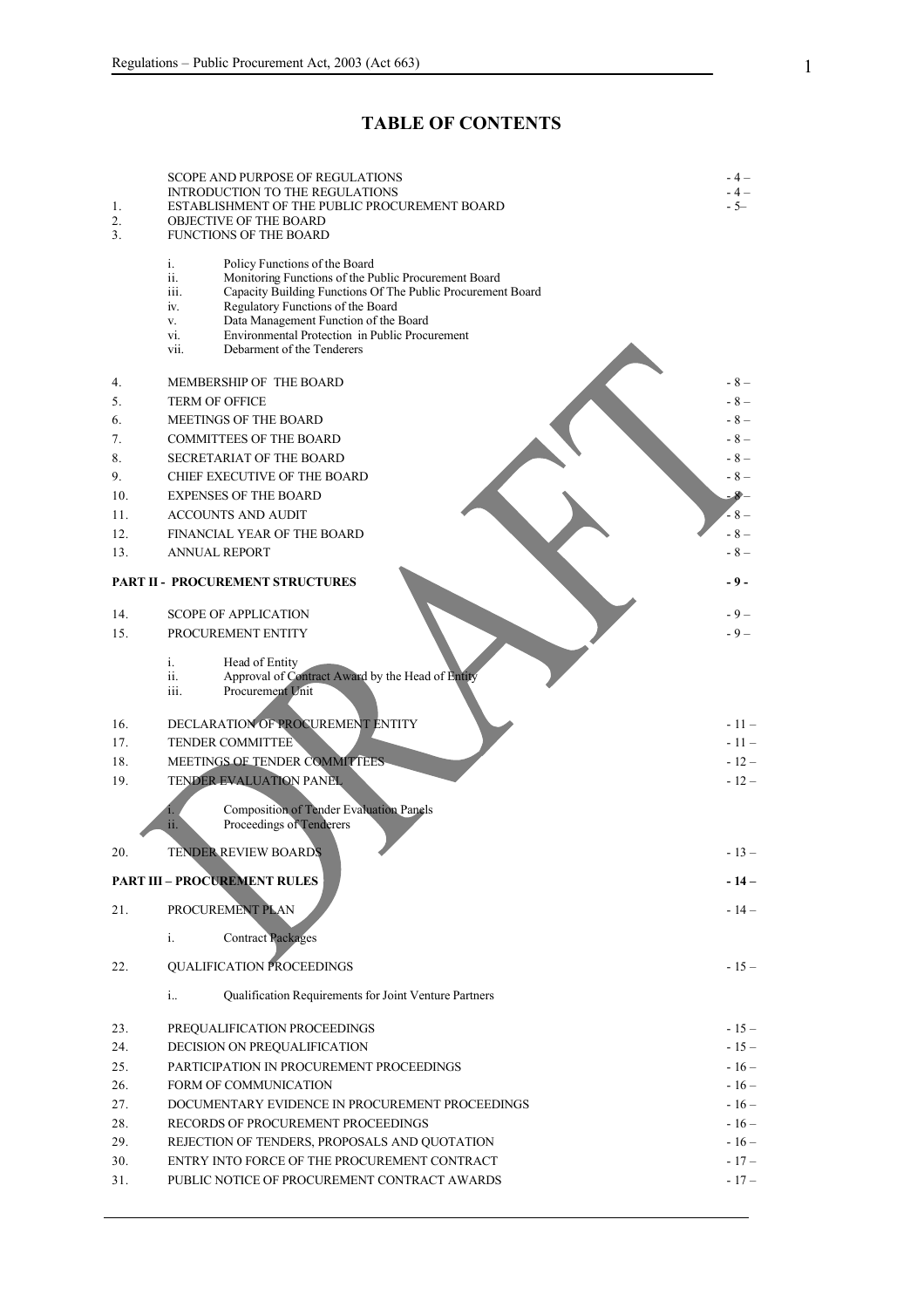| 32.<br>33. | INDUCEMENTS FROM SUPPLIERS, CONTRACTORS AND CONSULTANTS<br>DESCRIPTION OF GOODS, WORKS OR SERVICES                                                                                                                                                                                 | - 18 –<br>$-18-$ |
|------------|------------------------------------------------------------------------------------------------------------------------------------------------------------------------------------------------------------------------------------------------------------------------------------|------------------|
|            | i.<br>Description of Goods<br>ii.<br>Use of Brands Names<br>iii.<br>Description of Works<br>Description of Services<br>iv.<br>Initiation of Procurement Processes<br>V.<br>Procurement Requisition and Authorisation<br>vi.<br>Budget Verification and Commitment of Funds<br>vii. |                  |
| 34.        | <b>LANGUAGE</b>                                                                                                                                                                                                                                                                    | $-20-$           |
|            | <b>PART IV - METHODS OF PROCUREMENT</b>                                                                                                                                                                                                                                            | $-21-$           |
| 35.        | <b>COMPETITIVE TENDERING</b>                                                                                                                                                                                                                                                       | $-21-$           |
| 36.        | TWO-STAGE TENDERING                                                                                                                                                                                                                                                                | $-21-$           |
| 37.        | PROCEDURES FOR TWO-STAGE TENDERING                                                                                                                                                                                                                                                 | $-21-$           |
| 38.        | <b>RESTRICTED TENDERING</b>                                                                                                                                                                                                                                                        | $-21-$           |
| 39.        | PROCEDURE FOR RESTRICTED TENDERING                                                                                                                                                                                                                                                 | $-21-$           |
| 40.        | SINGLE-SOURCE PROCUREMENT                                                                                                                                                                                                                                                          | $-21-$           |
| 41.        | PROCEDURE FOR SINGLE-SOURCE PROCUREMENT                                                                                                                                                                                                                                            | $-22-$           |
| 42.        | REQUEST FOR QUOTATION                                                                                                                                                                                                                                                              | $-22-$           |
| 43.        | PROCEDURE FOR REQUEST FOR QUOTATION<br>Development of Shortlist<br>$\mathbf{1}$ .<br>ii.<br><b>Evaluation of Quotation</b>                                                                                                                                                         | - 22 -           |
|            | <b>PART V - TENDERING PROCEDURES</b>                                                                                                                                                                                                                                               | $-23-$           |
|            | 1. SUB-PART 1 - INVITATION FOR TENDERS AND APPLICATIONS TO PREQUALIFY                                                                                                                                                                                                              | $-23-$           |
| 44.        | NATIONAL COMPETITIVE TENDERING                                                                                                                                                                                                                                                     | $-23-$           |
| 45.        | INTERNATIONAL COMPETITIVE TENDERING                                                                                                                                                                                                                                                | $-23-$           |
| 46.        | OTHER INTERNATIONAL PROCEDURES                                                                                                                                                                                                                                                     | $-24-$           |
| 47.        | PROCEDURES FOR INVITING TENDERS OR APPLICATIONS TO PREQUALIFY                                                                                                                                                                                                                      | $-24-$           |
| 48.        | CONTENTS FOR INVITATION TO TENDER AND INVITATION TO PREQUALIFY                                                                                                                                                                                                                     | - 24 -           |
| 49.        | PROVISION OF TENDERS DOCUMENTS                                                                                                                                                                                                                                                     | $-24-$           |
| 50.        | CONTENTS OF TENDER DOCUMENTS AND USE OF STANDARD TENDER DOCUMENT                                                                                                                                                                                                                   | $-25-$           |
|            |                                                                                                                                                                                                                                                                                    |                  |
| 51.        | CLARIFICATIONS AND MODIFICATIONS TO TENDER DOCUMENT<br><b>SUB-PART II - SUBMISSION OF TENDER</b>                                                                                                                                                                                   | $-25-$           |
|            | 2.                                                                                                                                                                                                                                                                                 | $-25-$           |
| 52.        | <b>LANGUAGE OF TENDERS</b>                                                                                                                                                                                                                                                         | $-25-$           |
| 53.        | <b>SUBMISSION OF TENDERS</b><br>PERIOD OF VALIDITY OF TENDER, MODIFICATION AND WITHDRAWAL OF TENDERS                                                                                                                                                                               | $-25-$           |
| 54.        |                                                                                                                                                                                                                                                                                    | $-25-$           |
| 55.        | <b>TENDER SECURITIES</b>                                                                                                                                                                                                                                                           | $-26-$           |
| 56.        | OPENING OF TENDERS                                                                                                                                                                                                                                                                 | $-26-$           |
| 57.        | <b>EXAMINATION OF TENDERS</b>                                                                                                                                                                                                                                                      | $-27-$           |
| 58.        | RESPONSIVENESS OF TENDERS                                                                                                                                                                                                                                                          | $-27-$           |
| 59.        | <b>EVALUATION OF TENDERS</b><br><b>Treatment of Discounts</b><br>i.<br><b>Evaluation Reports and Recommendations</b><br>ii.                                                                                                                                                        | $-28-$           |
| 60.        | <b>MARGIN OF PREFERENCE</b>                                                                                                                                                                                                                                                        | $-29-$           |
| 61.        | MULTIPLE CURRENCY TENDERS PRICES                                                                                                                                                                                                                                                   | $-30-$           |
| 62.        | REPEAT TENDER QUALIFICATIONS                                                                                                                                                                                                                                                       | $-30-$           |
| 63.        | NON-DISCLOSURE OF TENDERS EVALUATION DETAILS                                                                                                                                                                                                                                       | $-31-$           |
| 64.        | PROHIBITION OF NEGOTIATIONS WITH SUPPLIERS OR CONTRACTORS                                                                                                                                                                                                                          | $-31-$           |
| 65.        | ACCEPTANCE OF TENDER AND ENTRY INTO FORCE OF PROCUREMENT CONTRACT                                                                                                                                                                                                                  | $-31-$           |
|            | <b>PART VI - METHODS AND PROCEDURES TO PROCURE CONSULTANTS</b>                                                                                                                                                                                                                     | $-31-$           |
| 66.        | NOTICE OF INVITATION OF EXPRESSION OF INTEREST AND PREPARATION OF SHORTLIST                                                                                                                                                                                                        | $-31-$           |
| 67.        | <b>SHORTLIST CANDIDATES</b>                                                                                                                                                                                                                                                        | $-31-$           |
| 68.        | CONTENT OF REQUESTS FOR PROPOSALS FOR CONSULTANCY SERVICE                                                                                                                                                                                                                          | $-31-$           |
| 69.        | CRITERIA FOR THE EVALUATION OF PROPOSALS                                                                                                                                                                                                                                           | $-31-$           |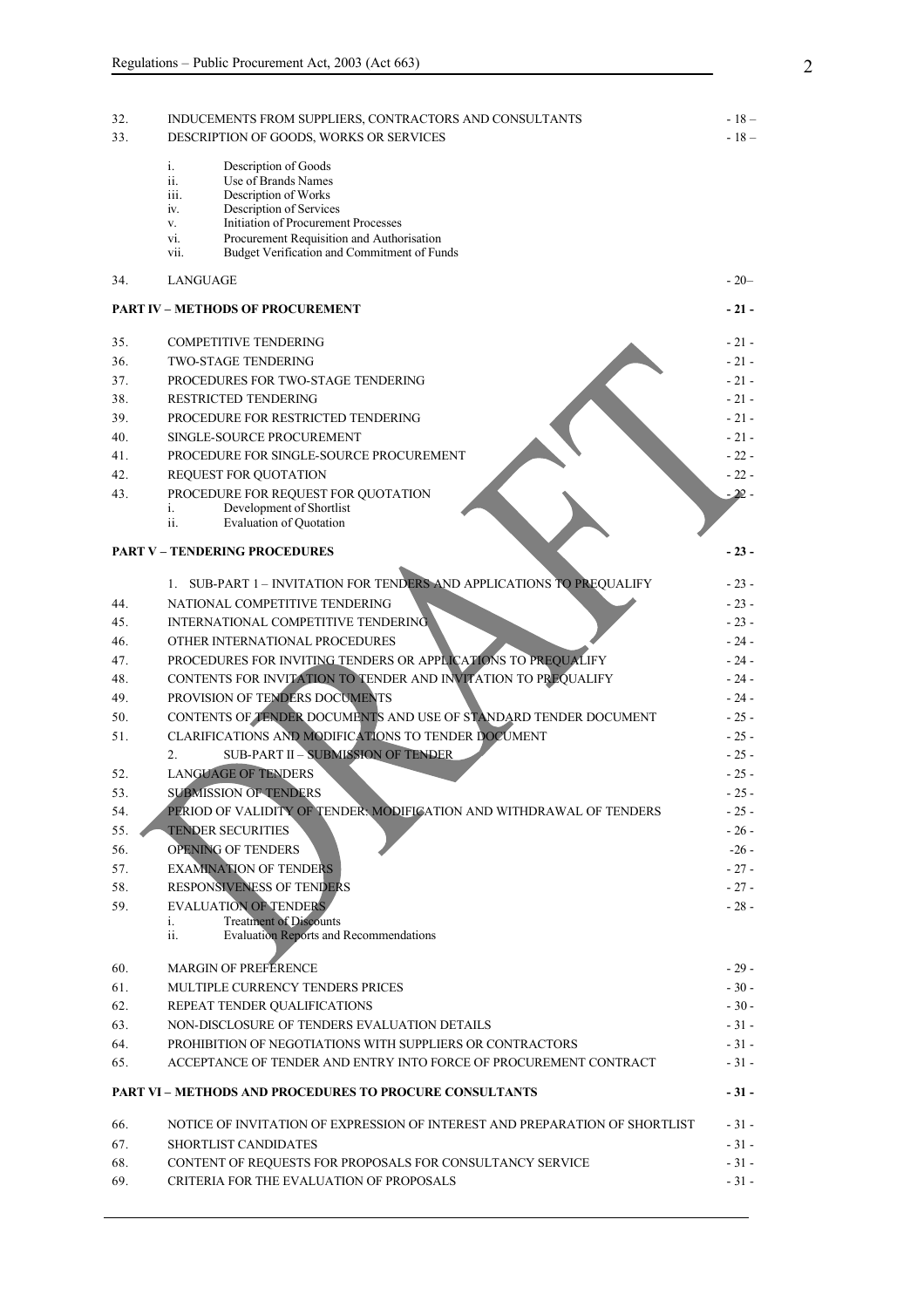| 70.  | CLARIFICATION AND MODIFICATION OF INVITATION FOR PROPOSALS                                                                                                           | $-31-$ |
|------|----------------------------------------------------------------------------------------------------------------------------------------------------------------------|--------|
| 71.  | CHOICE OF SELECTION PROCEDURE                                                                                                                                        | $-31-$ |
| 72.  | CONDITIONS FOR USE OF OTHER METHODS OF SELECTION OF CONSULTANTS                                                                                                      | $-31-$ |
| 73.  | <b>RECEIPT OF PROPOSALS</b>                                                                                                                                          | $-32-$ |
| 74.  | <b>EVALUATION OF PROPOSALS</b>                                                                                                                                       | $-32-$ |
| 75.  | SELECTION PROCEDURE WHERE PRICE IS A FACTOR                                                                                                                          | $-32-$ |
| 76.  | SELECTION PROCEDURE WHERE PRICE IS NOT A FACTOR                                                                                                                      | $-32-$ |
| 77.  | <b>CONFIDENTIALITY</b>                                                                                                                                               | $-32-$ |
|      | <b>PART VII - REVIEW</b>                                                                                                                                             | - 32 - |
| 78.  | <b>RIGHT TO REVIEW</b>                                                                                                                                               | - 32 - |
| 79.  | REVIEW BY PROCUREMENT ENTITY                                                                                                                                         | $-32-$ |
| 80.  | <b>ADMINISTRATIVE REVIEW</b>                                                                                                                                         | $-32-$ |
| 81.  | CERTAIN RULES APPLICABLE TO REVIEW PROCEEDINGS                                                                                                                       | $-33-$ |
| 82.  | SUSPENSION OF PROCUREMENT PROCEEDINGS                                                                                                                                | $-33-$ |
|      | PART VIII - DISPOSAL OF STORES, PLANT AND EQUIPMENT                                                                                                                  | $-32-$ |
| 83.  | <b>AUTHORITY TO DISPOSE</b>                                                                                                                                          | $-33-$ |
| 84.  | <b>DISPOSAL PROCEDURES</b>                                                                                                                                           | $-33-$ |
|      | Transfer to Government Department or other Public Entities<br>i.<br>Sale by Public Tender<br>ii.<br>Public Auction<br>iii.<br>Destruction, Dumping or Burying<br>iv. |        |
| 85.  | INSTRUCTIONS AND GUIDELINES FOR DISPOSAL OF UNSERVICEABLE STORES                                                                                                     | - 34 - |
|      | <b>PART IX - MISCELLANEOUS PROVISION</b>                                                                                                                             | $-34-$ |
|      |                                                                                                                                                                      |        |
| 86.  | <b>CODE OF CONDUCT</b>                                                                                                                                               | - 34 - |
| 87.  | <b>MODIFICATIONS</b>                                                                                                                                                 | $-34-$ |
| 88.  | REQUEST FOR INFORMATION BY THE BOARD                                                                                                                                 | $-34-$ |
| 89.  | <b>INVESTIGATION BY THE BOARD</b>                                                                                                                                    | $-35-$ |
| 90.  | PROCEDURES ON COMPLETION OF INVESTIGATION                                                                                                                            | $-35-$ |
| 91.  | <b>STATUTORY AUDITS</b>                                                                                                                                              | $-35-$ |
| 92.  | OFFENCES RELATING TO PROCUREMENT                                                                                                                                     | $-35-$ |
| 93.  | <b>CORRUPT PRACTICES</b>                                                                                                                                             | $-35-$ |
| 94.  | REVIEW OF THRESHOLDS LEVEL                                                                                                                                           | $-35-$ |
| 95.  | PUBLIC ACCESS TO LEGAL TEXTS                                                                                                                                         | $-35-$ |
| 96.  | INTERNATIONAL OBLIGATIONS                                                                                                                                            | $-35-$ |
| 97.  | <b>REGULATIONS</b>                                                                                                                                                   | $-35-$ |
| 98.  | <b>INTERPRETATION</b>                                                                                                                                                | $-35-$ |
| 99.  | REPEAL AND SAVINGS                                                                                                                                                   | $-35-$ |
| 100. | ADDITIONAL REGULATIONS                                                                                                                                               | $-35-$ |
| 101. | CONTRACT ADMINISTRATION                                                                                                                                              | $-35-$ |
|      | <b>Contract Administration Responsibilities</b><br>i.<br>Technical Inspection of Goods and Works<br>ii.                                                              |        |

- iv. Inspection and Receiving Team
- iv. Payment Documents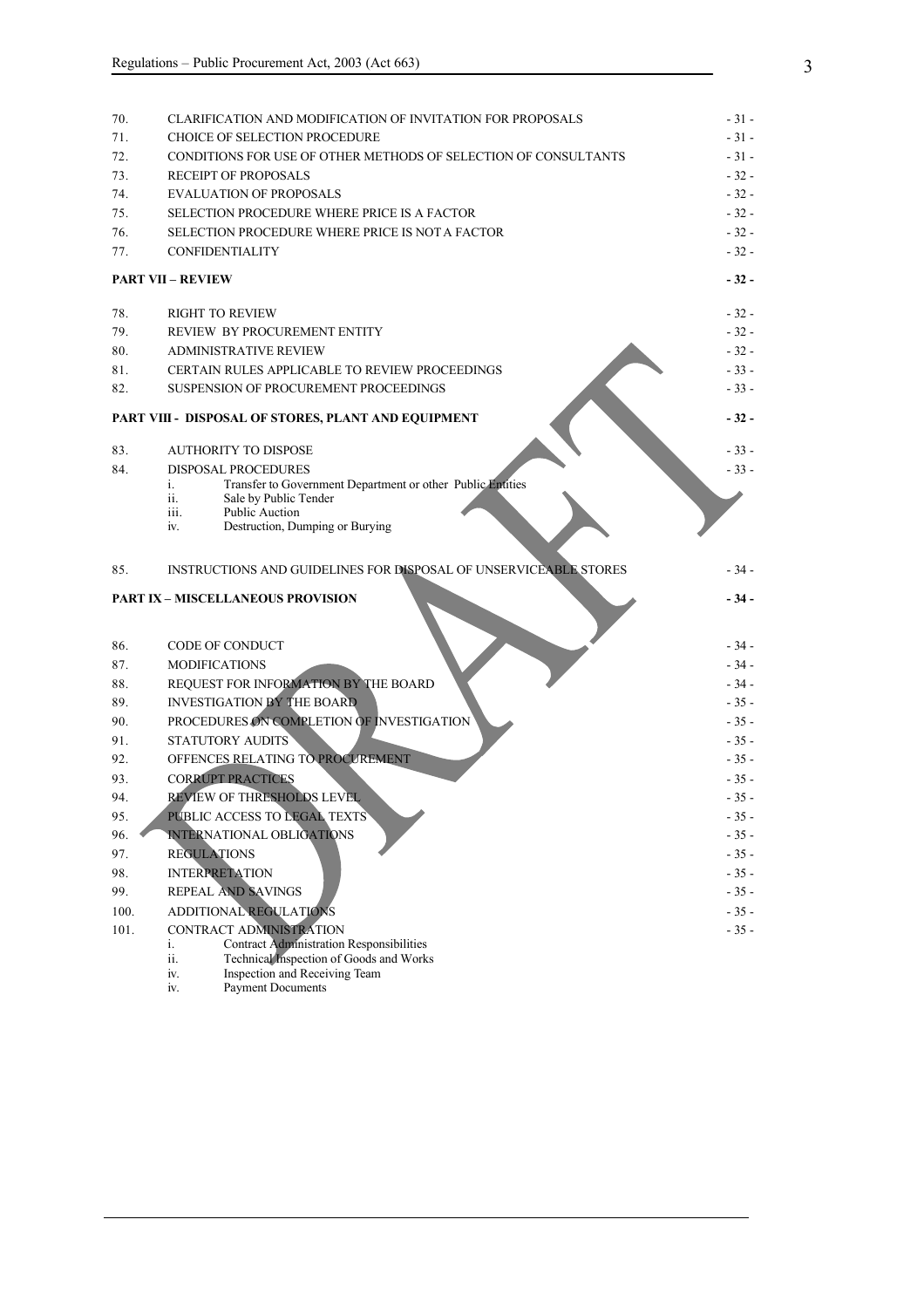# **REGULATIONS**

#### **SCOPE AND PURPOSE OF REGULATIONS**

#### **Introduction to the Regulations**

- (1) Section 97 of the Public Procurement Act 2003, (Act 663) provides the right of the Minister, in consultation with the Public Procurement Board, to make Regulations by legislative instrument to give effect to the purposes of the Act. The Section also specifies the penalties for the contravention of any such regulation. The following Regulations are issued to supplement the provisions of Section 97.
- (2) In respect of Sub-section 97 (2) (b), the manner of publication of procurement contract awards shall be in accordance with the thresholds specified in Schedule 3 of the Act, and the prescribed format issued by the Public Procurement Board.
- (3) In respect of Sub-section 97 (2) (e), the Minister shall recommend proceedings on basis of Nationality in accordance with Sub-sections 14 (1) and  $14(3)$  of the Act.
- (4) In respect of Sub-section 97 (2) (f) of the Act, the Public Procurement Board or the Minister responsible for finance may designate a special Agency, Central Administration or Special Procurement Unit and Tender Committee to conduct the procurement of common use items, or works or specialist services for a group of procurement entities. Additional guidelines and instructions to give effect to this policy shall be issued by the Public Procurement Board.
- (5) These Regulations are issued in accordance with section 97 of the Public Procurement Act, 2003, for the purpose of establishing detailed rules and procedures to fulfil the objectives and implement the provisions of the Act.
- (6) These Regulations shall apply to all public procurement activity and alternative or modified procurement rules may only be applied in the cases of: procurement subject to the rules of a donor or funding agency in accordance with Section 96 of the Act; where the Minister for Finance decides that it is in the national interest to use a different procedure under Section 14 of the Act or; where subject to approval by the Public Procurement Board, a procurement entity is permitted to undertake procurement in accordance with established private sector or commercial practices under Section 16 of the Act if:
	- *(a)* the procurement entity is legally and financially autonomous and operates under commercial law;
	- *(b)* it is beyond contention that public sector procurement procedures are not suitable, considering the strategic nature of the procurement; and
	- *(c)* the proposed procurement method will ensure value for money, provide competition and transparency to the extent possible.
- (7) Compliance with these Regulations is obligatory for procurement entities and other participants in public procurement.
- (8) Under the authority of Sub-section 97 (2) (i) of the Act, additional Regulations on any other matter connected with public procurement are issued commencing from Regulation number 100 below.
- (9) These Regulations are effective after publication in the Gazette.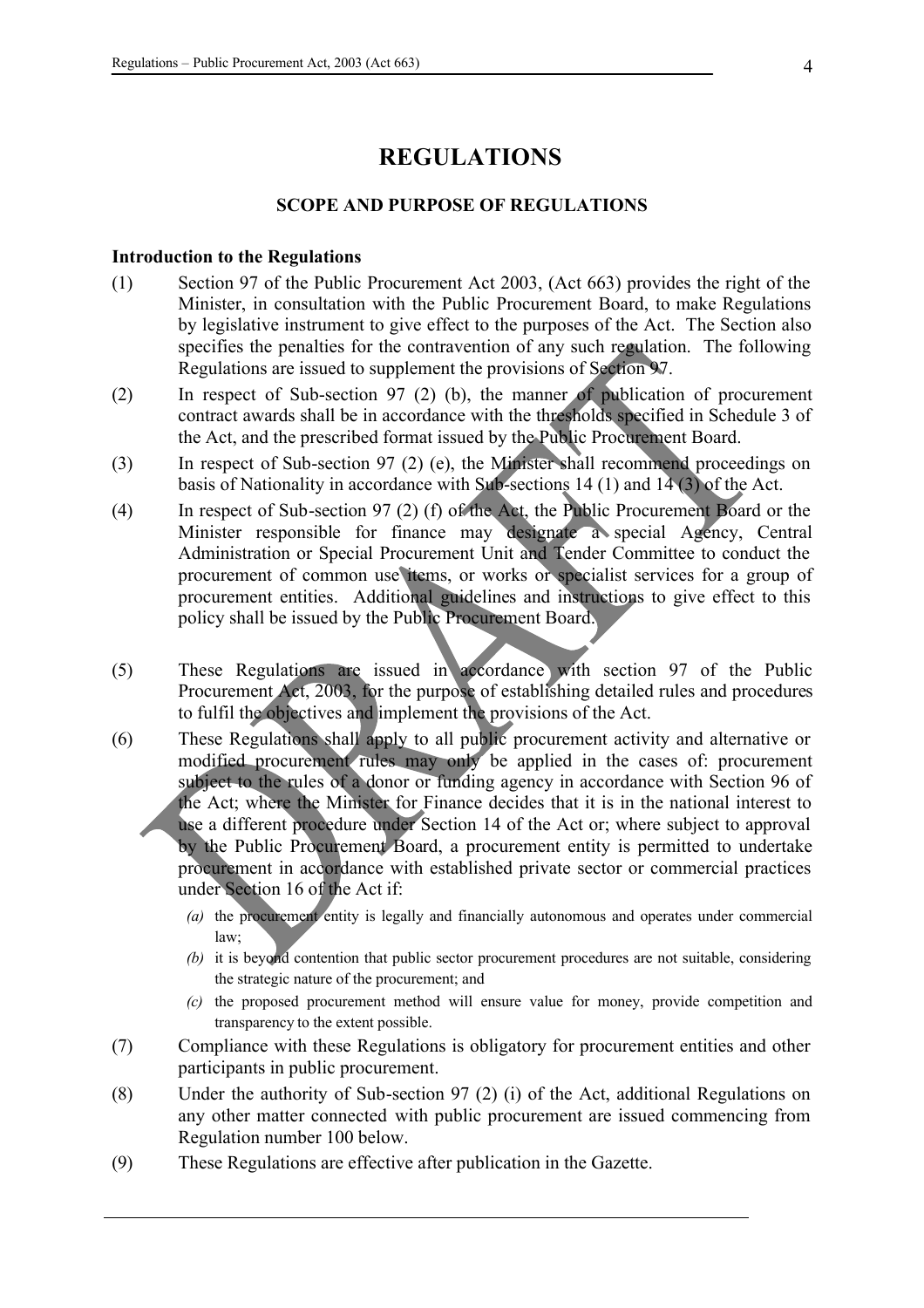# **PART I – ESTABLISHMENT OF THE PUBLIC PROCUREMENT BOARD**

# **1. Public Procurement Board (Section 1)**

(1) Section 1 of the Act establishes the Public Procurement Board as a legal entity.

# **2. Object of the Board (Section 2)**

(1) Section 2 of the Act defines the objectives of the Board.

# **3. Functions of the Board (Section 3)**

(1) Section 3 of the Act defines the functions of the Public Procurement Board. In addition to the functions specified in Section 3, the Public Procurement Board shall conduct any other functions specified in this Regulation:

# (i) **Policy Functions of the Public Procurement Board**

- (2) The Public Procurement Board shall ensure that public procurement policy, systems and procedures are consistent with and integrated with other relevant Government policies, systems and procedures, including, but not limited to those for:
	- (a) finance, budgeting and expenditure management;
	- (b) private sector development or the development of small enterprise development;
	- (c) anti-corruption initiatives;
	- (d) decentralisation;
	- (e) the use of information and communications technology; and
	- (f) environmental protection.

# (ii) **Monitoring Functions of the Public Procurement Board**

- (3) In conducting its monitoring functions, the Public Procurement Board shall cooperate and work closely with other bodies responsible for oversight and shall, where appropriate, refer cases to other bodies for action.
- (4) The Public Procurement Board may participate in any mechanisms established for:
	- (a) sharing information with other oversight bodies;
	- (b) establishing common methodologies or standards for investigations and the collection of evidence;
	- (c) establishing joint teams to conduct oversight functions;
	- (d) promoting joint capacity building programmes relating to oversight functions;
	- (e) scheduling work programmes, so as to avoid the duplication of effort or overlapping investigations;
	- (f) conducting any other function which facilitates the conduct of oversight functions.
- (5) In order to conduct its monitoring functions, the Public Procurement Board shall request such reports as required from procurement entities under the authority of Section 88 of the Act. Such reports may relate to any aspects of procurement covered by the Act and these Regulations.

# (iii) **Capacity Building Functions of the Public Procurement Board**

(6) In developing any training and certification schemes for procurement officers and members of Tender Committees, the Public Procurement Board shall work with appropriate bodies responsible for public sector employment and capacity building.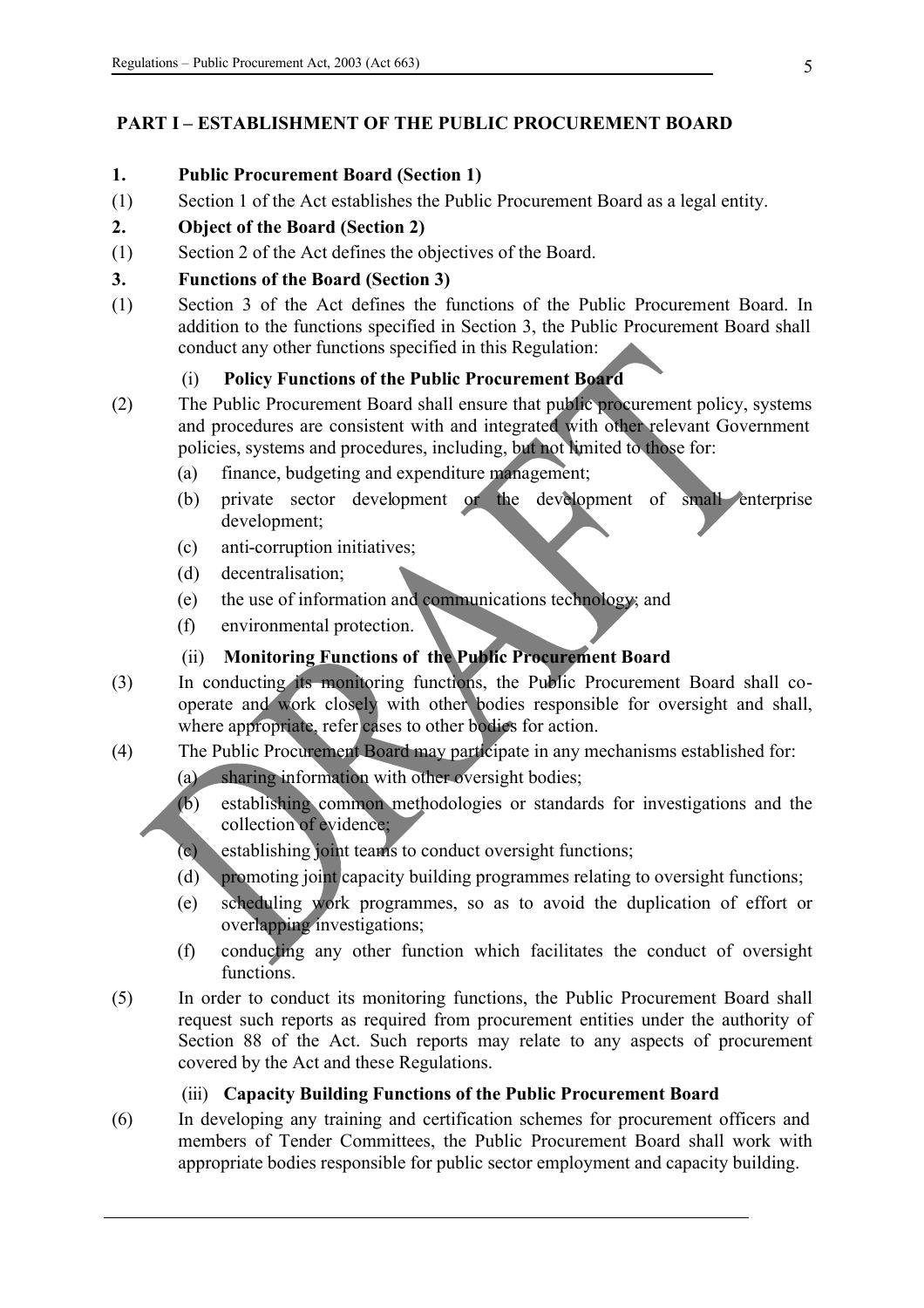- (7) In developing training and certification schemes for procurement officers and members of Tender Committees, the Public Procurement Board shall take into account:
	- (a) the differing types, volumes and complexity of procurement managed by different procurement entities;
	- (b) the needs of small procurement entities, where it may not be necessary to employ a full-time procurement officer
	- (c) the differing skills needed in ministries, local government and state-owned enterprises;
	- (d) the differing skills needed in central offices, regional offices and district branches of procurement entities; and
	- (e) requirements for different levels of procurement staff and requirements for career progression for procurement officers;
- (8) In implementing measures aimed at developing human resources and professionalism for public procurement, the Public Procurement Board may contract external organisations to deliver capacity building programmes.

# (iv) **Regulatory Functions of the Public Procurement Board**

- (9) In drafting or revising procurement and supply management legislation, regulations, administrative instructions, standard tender documents or similar, the Public Procurement Board shall:
	- (a) consult with stakeholders in both the public and private sectors; and
	- (b) liaise with the Attorney General regarding the introduction or issue of all legal documents, including the general conditions of contract and contract forms in standard tender documents.

# (v) **Data Management Functions of the Public Procurement Board**

(10) The Public Procurement Board shall require procurement entities to submit regular reports of procurement activities, to facilitate the establishment and maintenance of data and information bases concerning procurement and to assist in the monitoring of public procurement and development of public procurement policies. The Public Procurement Board will issue administrative instructions through the Minister for Finance regarding any such reports required.

# (vi) **Environmental Protection in Public Procurement**

- (11) The Public Procurement Board, in consultation with other competent authorities, shall issue administrative instructions through the Minister for Finance on environmental protection in public procurement.
- (12) Procurement entities shall implement measures to protect the environment in accordance with administrative instructions issued by the Public Procurement Board.

# (vii) **Debarment of Tenderers and Suppliers**

- (13) The Public Procurement Board may exclude a supplier, contractor or consultant from participation in all public procurement, for a minimum period of one year and a maximum period of six years, on any of the grounds specified in Section 3 (q) of the Act.
- (14) A petition to debar a supplier, contractor or consultant may be brought by a procurement entity, the Public Procurement Board, the Auditor-General or any other oversight organ authorised by the laws of Ghana.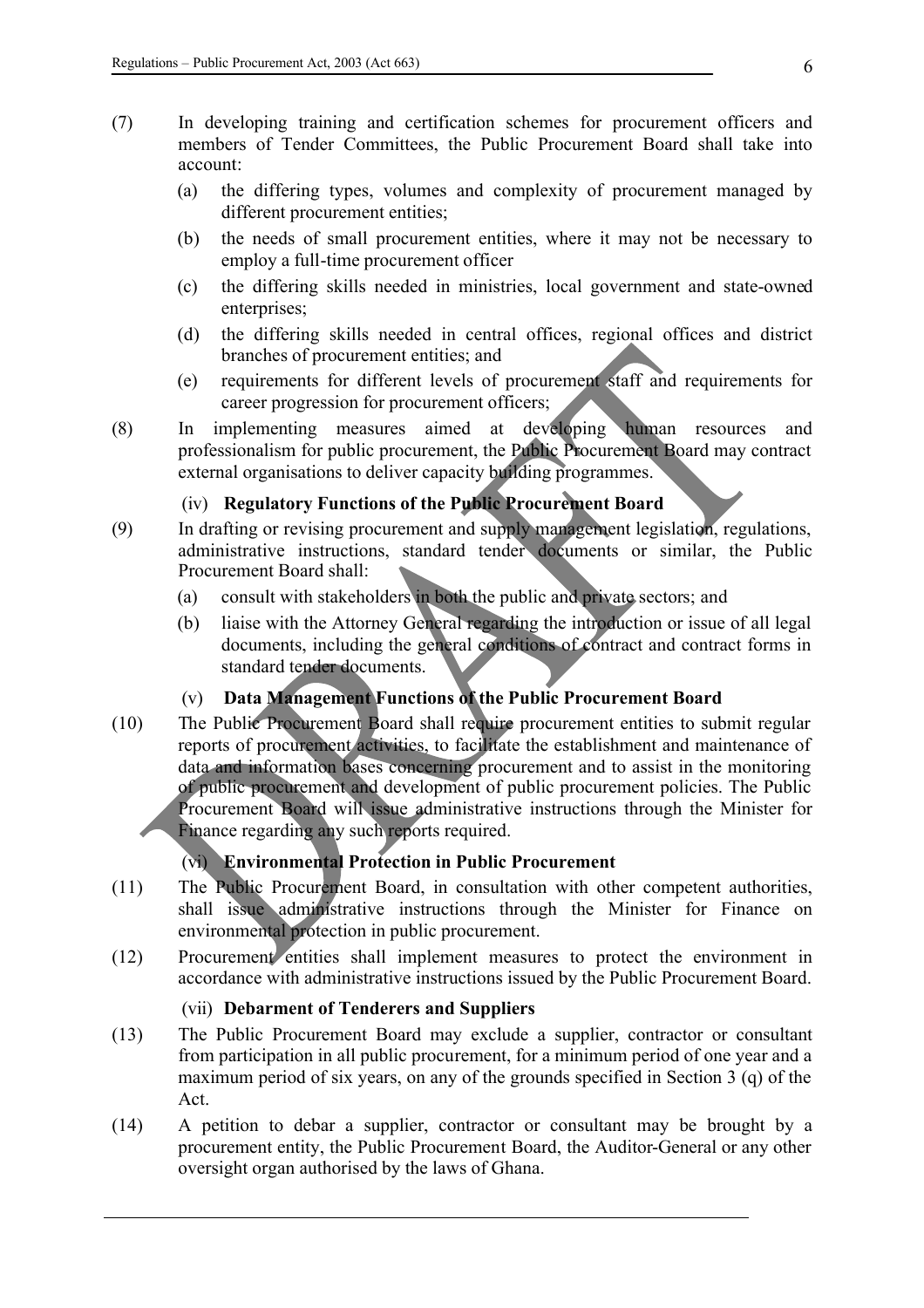- (15) Upon receipt of a petition to debar, the Public Procurement Board shall immediately:
	- (a) consult with the procurement entity to gather detailed information on the circumstances;
	- (b) notify the supplier, contractor or consultant, giving details of the petition and informing the supplier or contractor of its right to a hearing or to submit written evidence, prior to any decision to exclude, as long as such request or evidence is submitted within ten working days of receipt of the notice; and
- (16) In investigating the petition, the Public Procurement Board shall consider, where appropriate:
	- (a) the information contained in the petition and other information obtained through consultation with the affected procurement entity and the body bringing the petition;
	- (b) information provided by the supplier, contractor or consultant, through a hearing or in written form; and
	- (c) any other relevant sources of information, including audits already conducted by the Public Procurement Board or other oversight bodies or information from other suppliers or contractors.
- (17) The following procedures shall apply to any hearings:
	- (a) any hearing shall be organised within ten working days of the request for a hearing from the supplier, contractor or consultant;
	- (b) the supplier, contractor or consultant, has the right to be represented by counsel;
	- (c) the hearing shall be recorded and all evidence presented shall be preserved; and
	- (d) witnesses must testify under oath and may be cross-examined.
- (18) During the investigation of any petition to debar a supplier, contractor or consultant, the tenderer shall be permitted to participate in public procurement and shall be required to continue performance of any contract, but any recommended contract award to the supplier,contractor or consultant, shall be delayed, pending the outcome of the investigation.
- (19) Upon completion of its investigation and following any hearing, the Public Procurement Board shall issue a written decision, indicating:
	- (a) whether the petition is upheld or rejected;
	- (b) the reasons for its decision; and
	- (c) the length of any debarment imposed.
- (20) The written decision shall be sent to:
	- (a) the supplier, contractor or consultant;
	- (b) the organisation or individual that submitted the petition; and
	- (c) the affected procurement entity, where the petition was not submitted by the procurement entity.
- (21) Any debarment imposed shall take effect immediately upon issue of the written decision and shall be published in the Public Procurement Bulletin.
- (22) During the period of any debarment, a supplier, contractor or consultant, shall not be permitted to participate in any public procurement proceedings, but shall be required to continue performance of any contracts already awarded.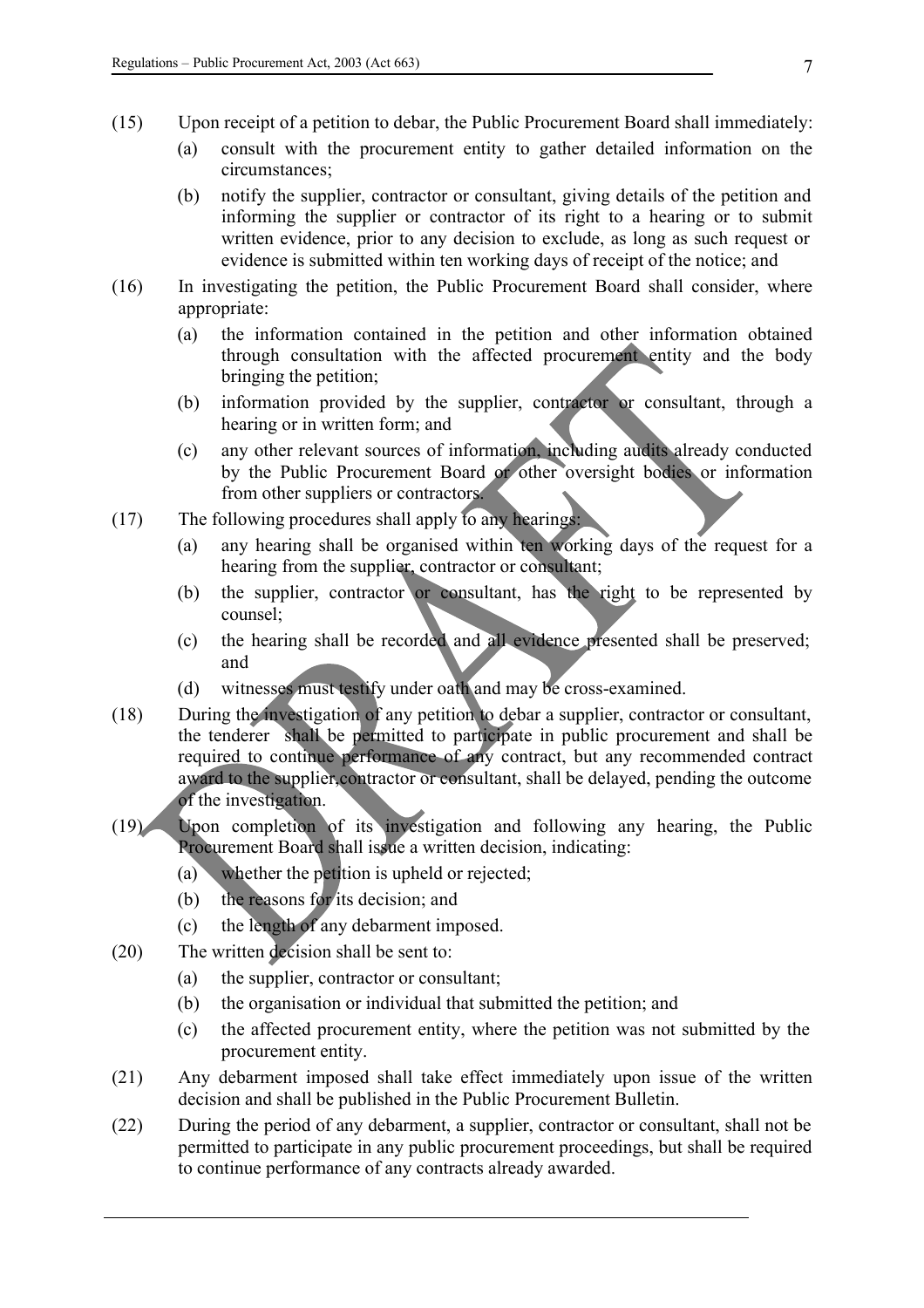- (23) The Public Procurement Board shall maintain a list of excluded suppliers, contractors or consultants, which shall be circulated to all procurement entities and made available on the Public Procurement Board website. The Public Procurement Board shall immediately inform all procurement entities of any changes to the list, including suppliers, contractors or consultants removed from the list following expiry of their debarment period.
- (24) The Public Procurement Board shall also take into account any other international lists of debarred suppliers and contractors.

### **4. Membership of the Board (Section 4)**

(1) Section 4 of the Act establishes the composition of the Public Procurement Board.

### **5. Term of office (Section 5)**

(1) Section 5 of the Act establishes the period of office for members of the Public Procurement Board.

### **6. Meetings of the Board (Section 6)**

(1) Section 6 of the Act establishes the procedures for meetings of the Public Procurement Board.

# **7. Committees of the Board (Section 7)**

(1) Section 7 of the Act establishes the authority of the Public Procurement Board to appoint committees to assist in the discharge of its functions.

### **8. Secretariat of the Board (Section 8)**

- (1) Section 8 of the Act provides for establishment of the secretariat to assist and support the Board.
- **9. Chief Executive of the Board (Section 9)**
- (1) Section 9 of the Act provides for the appointment of a Chief Executive of the Board.

# **10. Expenses of the Board (Section 10)**

(1) Section 10 of the Act establishes the sources of funding for the Board.

# **11. Accounts and audit (Section 11)**

(1) Section 11 of the Act establishes the requirements for accounting records to be maintained by the Board and for audit by the Auditor General.

# **12. Financial Year of the Board (Section 12)**

(1) Section 12 of the Act establishes the financial year of the Board.

# **13. Annual report (Section 13)**

(1) Section 13 of the Act establishes the requirement for an annual report by the Board.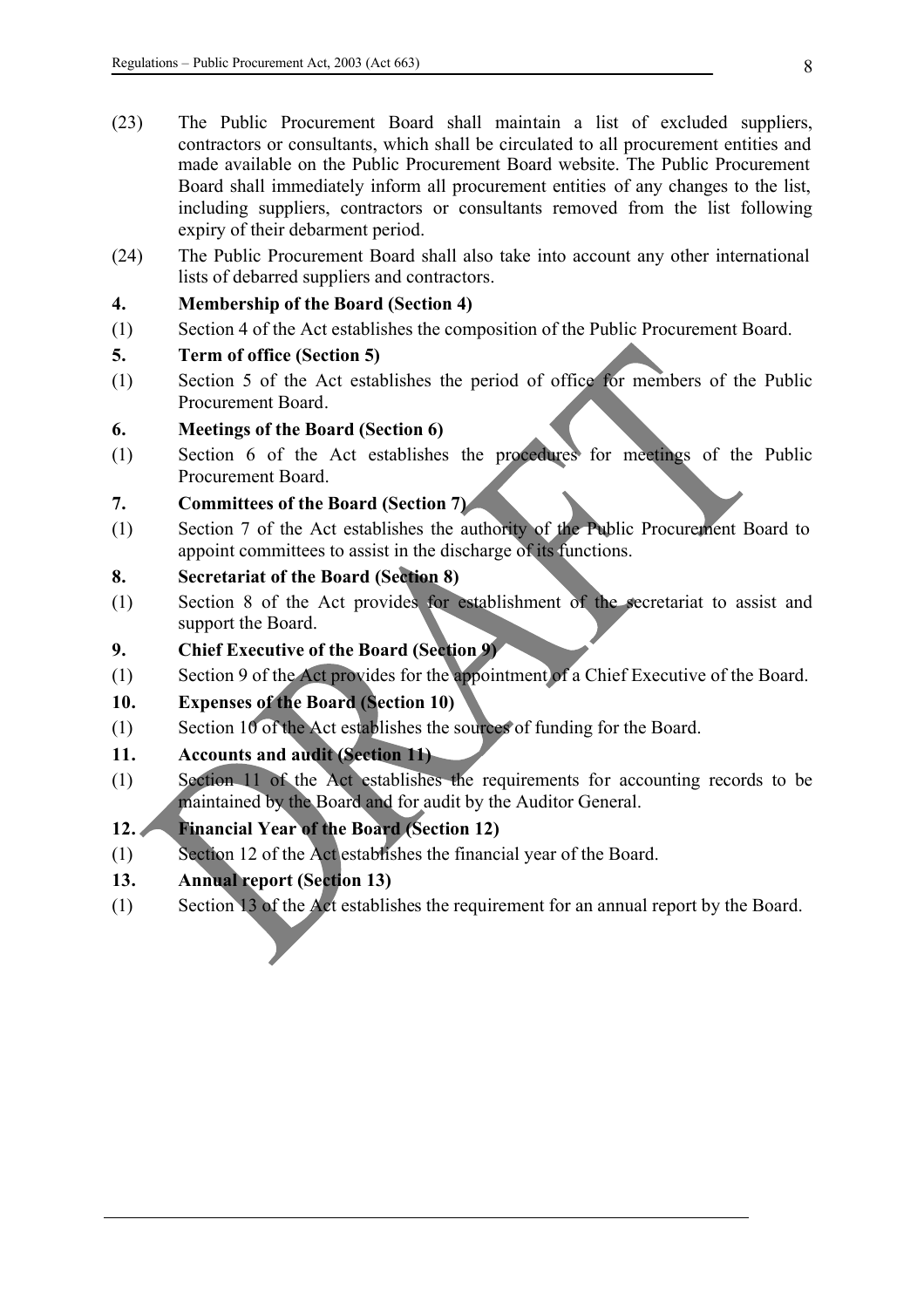### **PART II – PROCUREMENT STRUCTURES**

# **14. Scope of application (Section 14)**

(1) Section 14 of the Act defines the application of the Act.

# **15. Procurement Entity (Section 15)**

- (1) Section 15 of the Act establishes the responsibility of a procurement entity for all procurement activity of the entity in compliance with the Law, and any Regulations or administrative instructions issued by the Minister for Finance acting in consultation with the Public Procurement Board.
- (2) Section 15 of the Act also defines the role and responsibilities of the head of an entity, and in implementation of such roles and responsibilities the following Regulation is issued:

### (viii) **Head of Entity**

- (3) Every Entity shall establish a Procurement Unit to undertake all activities related to procurement within the Entity in accordance with the Act.
- (4) The Head of Entity shall appoint or designate a proficient procurement person with the requisite qualifications, experience and skills as head of the Procurement Unit to undertake the detailed activities of procurement on behalf of the entity.
- (5) Depending on the size and volume of procurement activities in the entity,, The Head of Entity may appoint additional staff to the Procurement Unit.
- (6) To avoid conflict of interest, the Head of Entity's role in the procurement processes shall be restricted to:
	- (a) review and approval of recommendations for contract awards submitted by the Procurement Unit;
	- (b) participating as the Chairman or a Member in decisions of a Tender Committee [or Tender Review Board as the case may be];
	- (c) review decisions on complaints submitted under Section 79 of the Act; and
	- (d) signing contracts on behalf of the procurement entity.
- (7) The Head of Entity may formally delegate his authority to an officer to undertake any of his powers or responsibilities for procurement under the Act or this Regulation.

# (ix) **Approval of Contract Awards by the Head of Entity**

- (8) Schedule 1 of the Act provides threshold values up to which the Head of Entity may approve the award of contracts. In considering submissions made by the Procurement Unit, the Head of Entity may:
	- (a) approve a submission;
	- (b) reject a submission with reasons; or
	- (c) approve a submission, subject to clarifications or amendments.
- (9) The Head of Entity shall not:
	- (a) modify a submission; or
	- (b) reject any submission without good reasons in writing.
- (10) Where the Head of Entity has a conflict of interest in any submission, he shall declare his interest in the submission and refer it to the officer to whom authority has been delegated (as in 7 above) for a decision.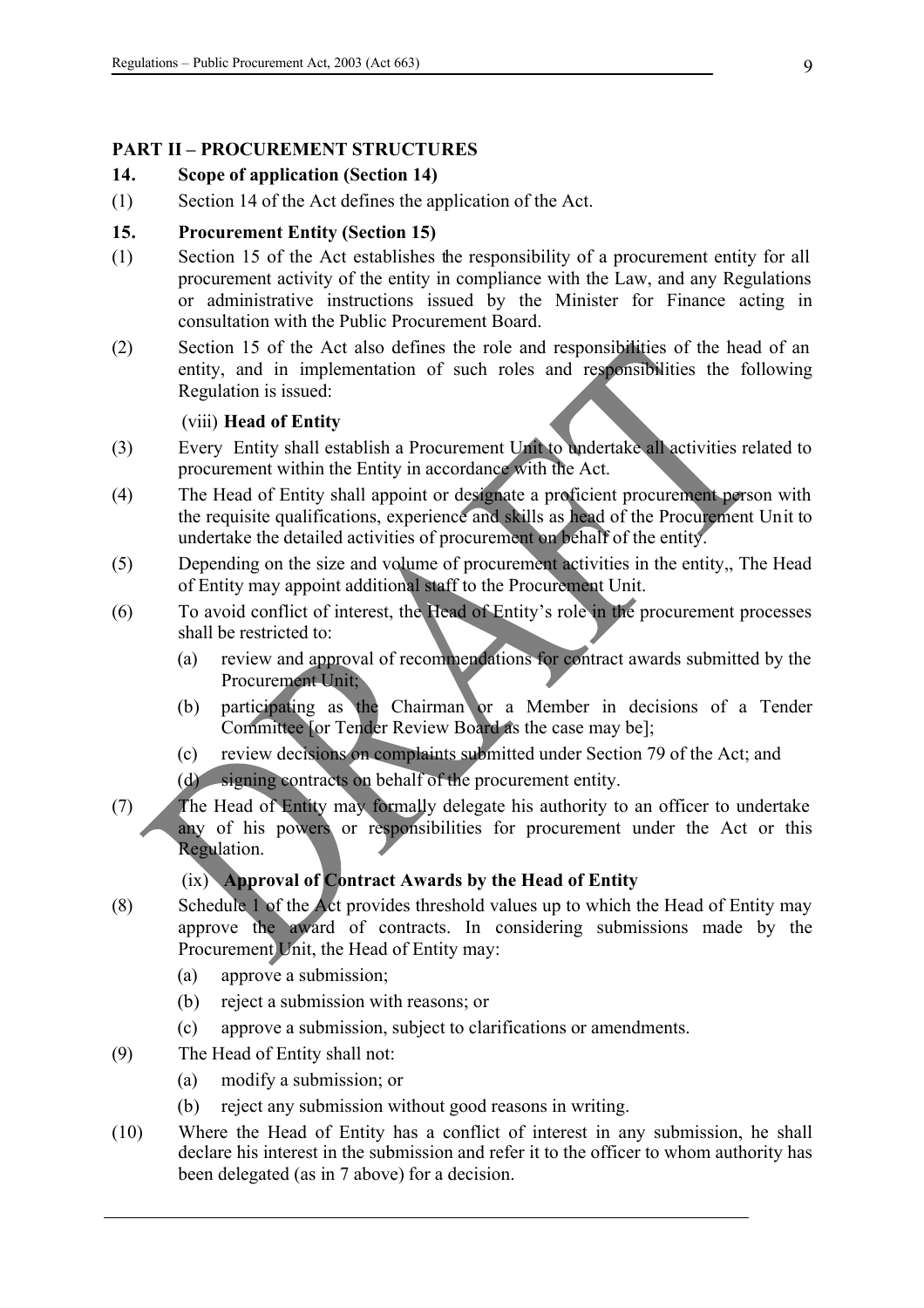(11) For Contracts above the Head of Entity's threshold as stipulated in Schedule 3, the Head of Entity shall, in consultation with the Procurement Unit, review all documentation and decisions related to the contract and submit the recommendations for approval by the Entity Tender Committee.

### (x) **Procurement Unit**

- (12) The Head of the Procurement Unit (and his/her team) shall be responsible for undertaking and co-ordinating all detailed procurement activity within the procurement entity. This shall include:
	- (a) receiving procurement requests from originating officers, checking that the proposed procurement is within the approved procurement plan, and that budgeted funds are available prior to commencement of procurement proceedings;
	- (b) ensuring that funds are properly committed prior to issue of any contract or Purchase Order;
	- (c) co-ordinating the preparation of specifications, terms of reference, bills of quantities, drawings, short-lists or advertisements, and prequalification, tender or request for quotation documents. Where so required by the Tender Committee, submission of documentation for review and approval by the Tender Committee prior to issue;
	- (d) arranging the publication of advertisements and notices of contract award;
	- (e) co-ordinating the process of opening of tenders and quotations and ensuring the preparation of formal records of tender or quotation opening in accordance with Section 56 of the Act. Interested Members of the Entity Tender Committee may attend tender openings as observers.
	- (f) participating in evaluation activities of the Evaluation Panel and assisting in preparation of formal Evaluation Reports;
	- (g) preparing submissions for approval of award of by the appropriate authority in accordance with the threshold values established in Schedule 3 of the Act.
	- (h) maintaining and updating the database of suppliers, contractors and consultants;
	- (i) participating in negotiations with consultants or other tenderers where expressly permitted in the Act or these Regulations;
	- (j) preparing notification of awards and contracts;
	- (k) arranging publication of notices of contract awards;
	- (l) preparing contract documents and Purchase Orders, in line with the award decision;
	- (m) preparing and issuing tender rejection and tenderer debriefing letters;
	- (n) preparing contract variations and modifications;
	- (o) assisting with the inspection and acceptance of goods, works and services, and where necessary, use a member of the user department in conducting technical inspection;
	- (p) maintaining procurement records in accordance Section 28 of the Act and with these Regulations;
- (13) In performing its functions, the Procurement Unit shall at all times liase with the originating officer or end-user who initiated the procurement, to ensure that the procurement meets the requirement;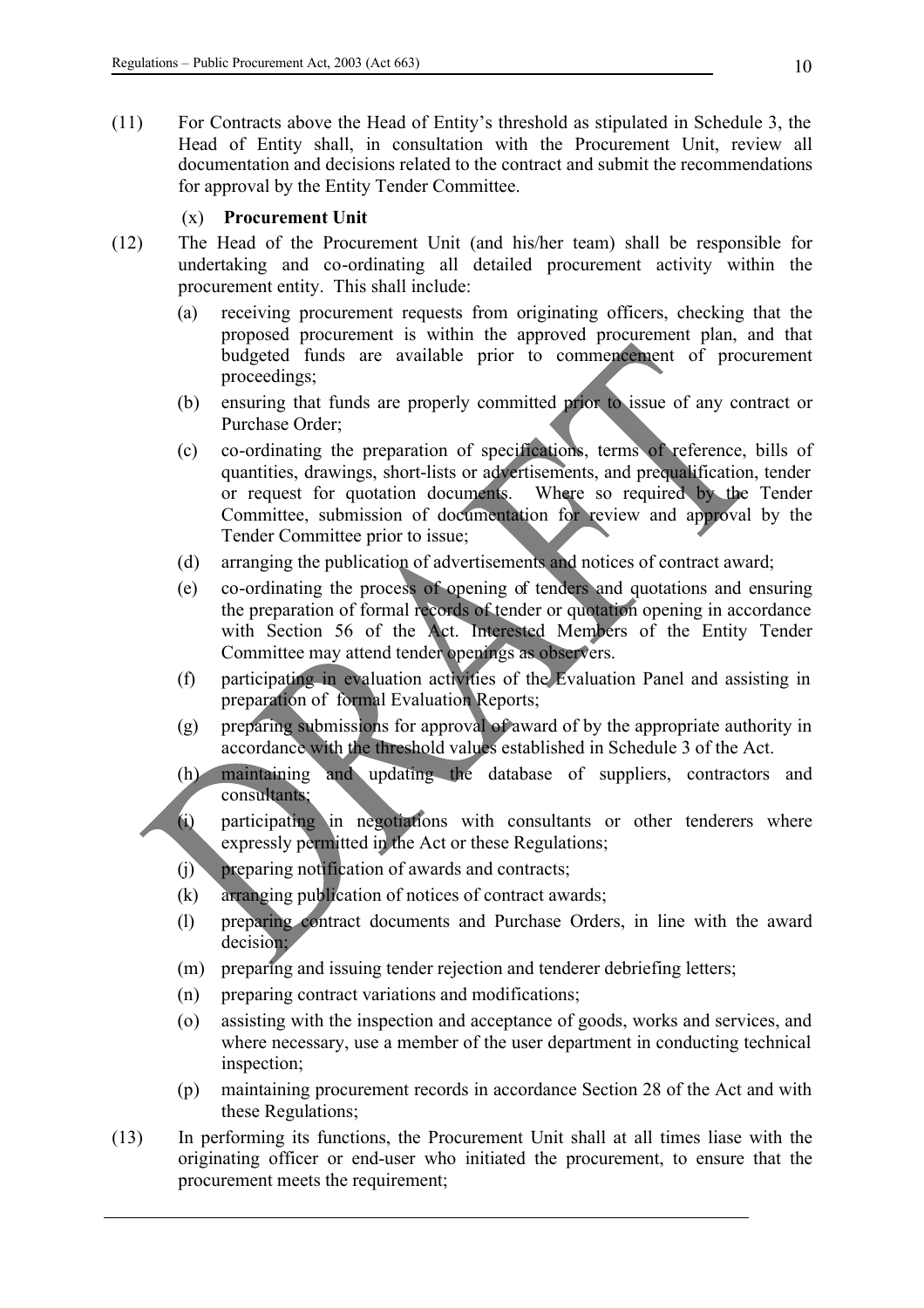### **16. Declaration of procurement entity (Section 16)**

(1) Section 16 of the Act establishes the right of the Minister for Finance in consultation with the Public Procurement Board to declare any entity or person to be a procurement entity.

# **17. Tender Committee (Section 17)**

- (1) Section 17 of the Act establishes the requirement for and responsibilities of Tender Committees. The following Regulations shall apply to the activities of Tender Committees:
- (2) Tender Committees shall be responsible for review and approval of annual Procurement Plans in accordance with Schedule 1 of the Law and for review and approval of quarterly updates to procurement plans.
- (3) Where any lower value award of contract or issue of a contract modification is made within the delegated authority granted to the Head of the Procurement Entity, the Tender Committee shall provide retrospective verification and approval at its next meeting.
- (4) In considering submissions made by the Procurement Unit or the Tender Evaluation Panel, the Tender Committee may:
	- (a) approve a submission;
	- (b) reject a submission with reasons; or
	- (c) approve a submission, subject to clarifications or minor amendments.
- (5) The Tender Committee shall not:
	- (a) modify a submission, including, in particular recommendations for contract award; or
	- (b) reject any submission without good and justifiable reason.
- (6) Award of contract shall be made solely on the basis of information and evaluation criteria provided in the tender documents or request for proposals, and without recourse to any extrinsic evidence, or influenced by personal or political preferences.
- (7) Where any member of the Tender Committee has a conflict of interest in any submission, he shall declare his interest in the submission, leave the meeting while the matter is considered and shall not participate in the deliberations or decisionmaking process of the Committee in relation to that submission.
- (8) Decisions of the Tender Committee should be unanimous. Where unanimity cannot be achieved after extensive discussions, a decision shall be by simple majority vote with the Chairperson of the Tender Committee having a casting vote in the event of a tie. The result of the voting shall be recorded in the minutes of the Tender Committee together with an explanation of the failure to reach a unanimous decision.
- (9) The Tender Committee shall provide explanation and justification of its reasons for any rejection to assist the Procurement Unit or Tender Review Panel in remedying any defects in the submission prior to re-submission to the Tender Committee.
- (10) All decisions of a Tender Committee, including reasons for any rejections, shall be recorded in minutes and notified to the Procurement Unit and the Tender Evaluation Panel in writing.
- (11) The secretary of the Tender Committee shall record minutes of all Tender Committee meetings, which shall include:
	- (a) a register of attendance;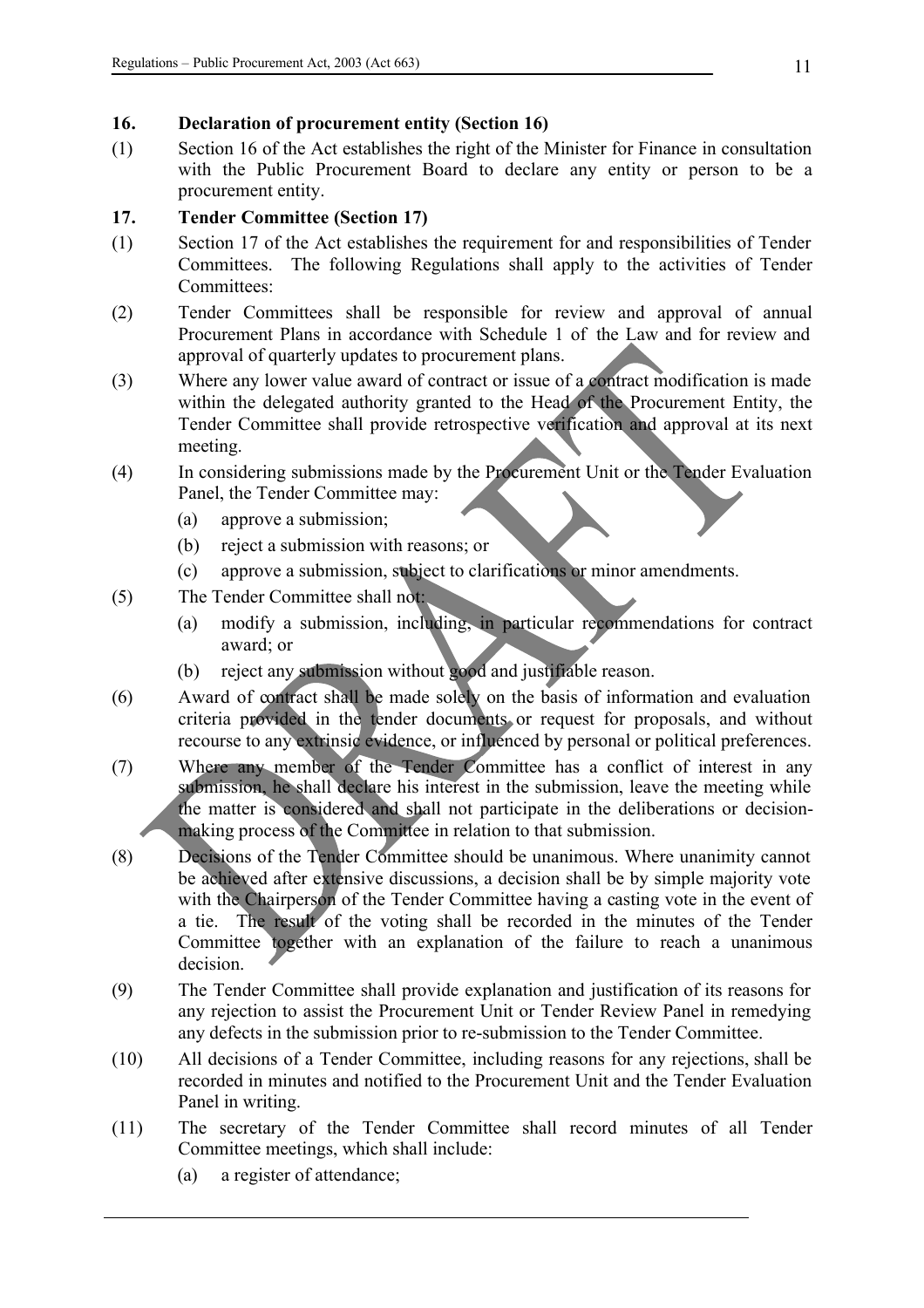- (b) a list of all submissions considered;
- (c) the decision made for each submission, including any major issues discussed, the reasons for any rejections and any clarifications or minor amendments to which the approval is subject;
- (d) any conflicts of interest declared by members; and
- (e) any dissenting opinions among Tender Committee members.

### **18. Meetings of Tender Committees (Section 18)**

(1) Section 18 of the Act establishes the minimum frequency of Tender Committee meetings and the requirements for notice of meetings.

### **19. Tender Evaluation Panel (Section 19)**

(1) Section 19 of the Act establishes the requirement for appointment of a Tender Evaluation Panel by each procurement entity. The following Regulations shall apply to the composition and activities of the Tender Evaluation Panel

# (xi) **Composition of Tender Evaluation Panels**

- (2) A Tender Evaluation Panel shall be an ad hoc body of not more than five members constituted for a specific procurement package. The panel shall include members with skills, knowledge and experience relevant to procurement requirements, which may include:
	- (a) relevant technical skills;
	- (b) end user representation;
	- (c) procurement and contracting skills;
	- (d) financial management or analysis skills; or
	- (e) legal expertise.
- (3) Members appointed to the Panel may be staff of the Procurement Unit but no Member of the Entity Tender Committee shall act as a member of the Tender Evaluation Panel.
- (4) Evaluation of low value or routine procurement shall normally be undertaken by the Procurement Unit. Where the evaluation is of a technical specialised nature, additional members may be invited to join the Tender Evaluation Panel..
- (5) To ensure transparency, members of the Tender Evaluation Panel shall not be directly involved in the approval of any award of contract.

# (xii) **Proceedings of Tender Evaluation Panels**

- (6) Recommendations for award of contract shall be made solely on the basis of information and evaluation criteria provided in the tender documents or request for proposals, and without recourse to any extrinsic evidence, or influenced by personal or political preferences.
- (7) Where any member of the Tender Evaluation Panel has a conflict of interest in any tender evaluation, he shall declare his interest in the tender, leave the meeting while the matter is considered and shall not participate in the deliberations or decisionmaking process of the Panel in relation to that submission.
- (8) A formal evaluation report shall be prepared for each evaluation conducted and signed by all participating Members of the Panel.
- (9) Except in the case of simple price evaluations, scoring of tenders shall be conducted individually by Members of the Tender Evaluation Panel and the scores formally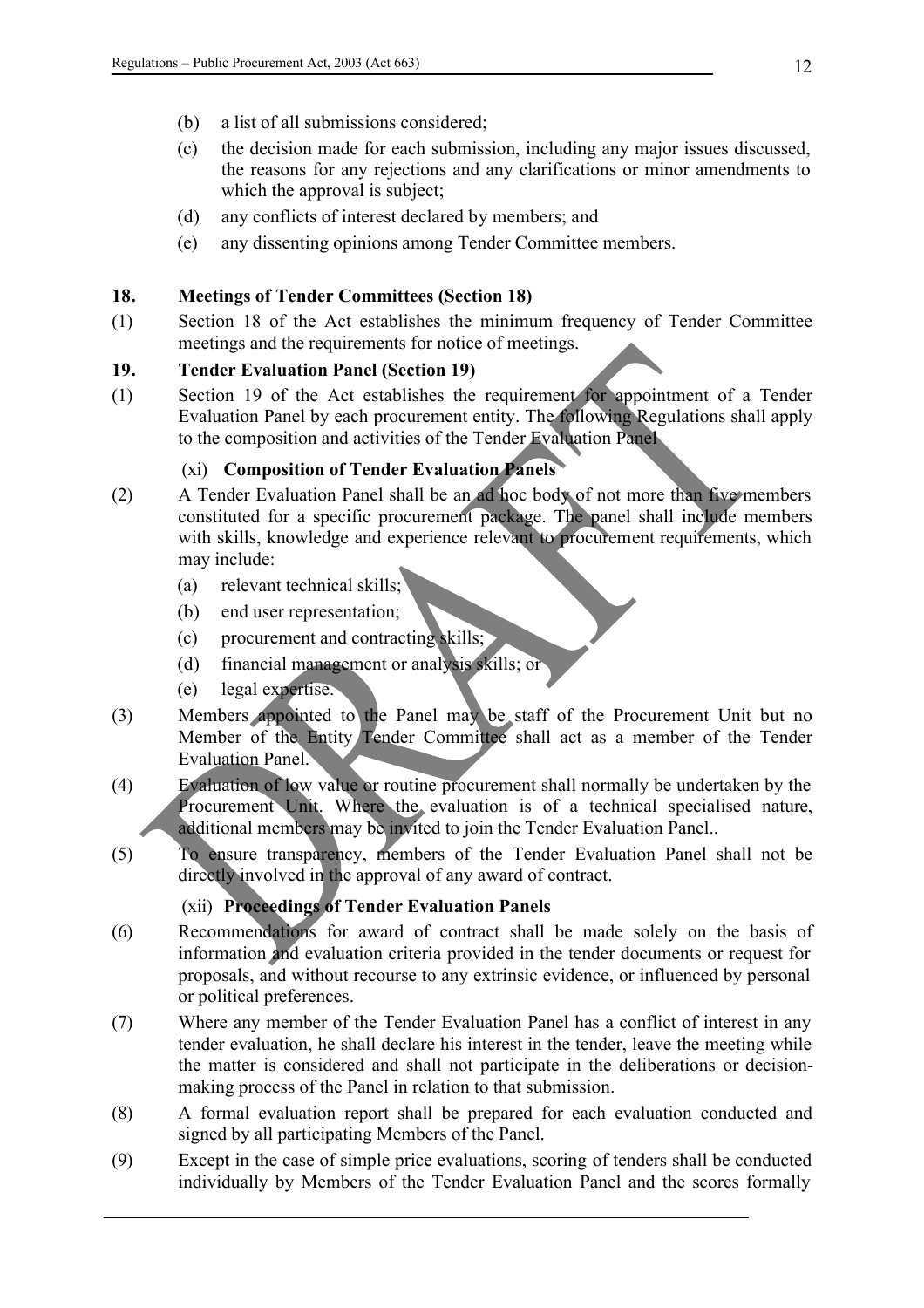combined to arrive at a recommendation for contract award. Recommendations of the Tender Evaluation Panel shall be unanimous, but any dissenting views shall be recorded within the evaluation report to be submitted to the Tender Committee.

- (10) The secretary of the Tender Evaluation Panel shall record minutes of all Panel meetings, which shall include:
	- (a) a register of attendance;
	- (b) a list of all submissions considered and the recommendations made;
	- (c) any conflicts of interest declared by members; and
	- (d) any dissenting opinions among Tender Evaluation Panel members.

# **20. Tender Review Boards (Section 20)**

- (1) Section 20 and Schedule 1 of the Act requires the establishment of Tender Review Boards, and specifies the functions of Tender Review Boards. The following Regulation is issued for clarification:
- (2) In considering submissions made by the Procurement Entity, the Tender Review Board may:
	- (a) approve a submission;
	- (b) reject a submission with reasons; or
	- (c) approve a submission, subject to clarifications or minor amendments.
- (3) The Tender Review Board shall not:
	- (a) modify a submission, including, in particular recommendations for contract award; or
	- (b) reject any submission without good and justifiable reason.
- (4) Award of contract shall be made solely on the basis of information and evaluation criteria provided in the tender documents or request for proposals, and without recourse to any extrinsic evidence, or influenced by personal or political preferences.
- (5) Where any member of the Tender Review Board has a conflict of interest in any submission, he shall declare his interest in the submission, leave the meeting while the matter is considered and shall not participate in the deliberations or decisionmaking process of the Board in relation to that submission.
- (6) Decisions of the Tender Review Board should be unanimous. Where unanimity cannot be achieved after extensive discussions, a decision shall be by simple majority vote with the Chairperson of the Board having a casting vote in the event of a tie. The result of the voting shall be recorded in the minutes of the Tender Review Board together with an explanation of the failure to reach a unanimous decision.
- (7) The Tender Review Board shall provide explanation and justification of its reasons for any rejection to assist the Procurement Entity in remedying any defects in the submission prior to re-submission to the Tender Review Board.
- (8) All decisions of a Tender Review Board, including reasons for any rejections, shall be recorded in minutes and notified to the Procurement Entity in writing.
- (9) The secretary of the Tender Review Board shall record minutes of all Tender Review Board meetings, which shall include:
	- (a) a register of attendance;
	- (b) a list of all submissions considered;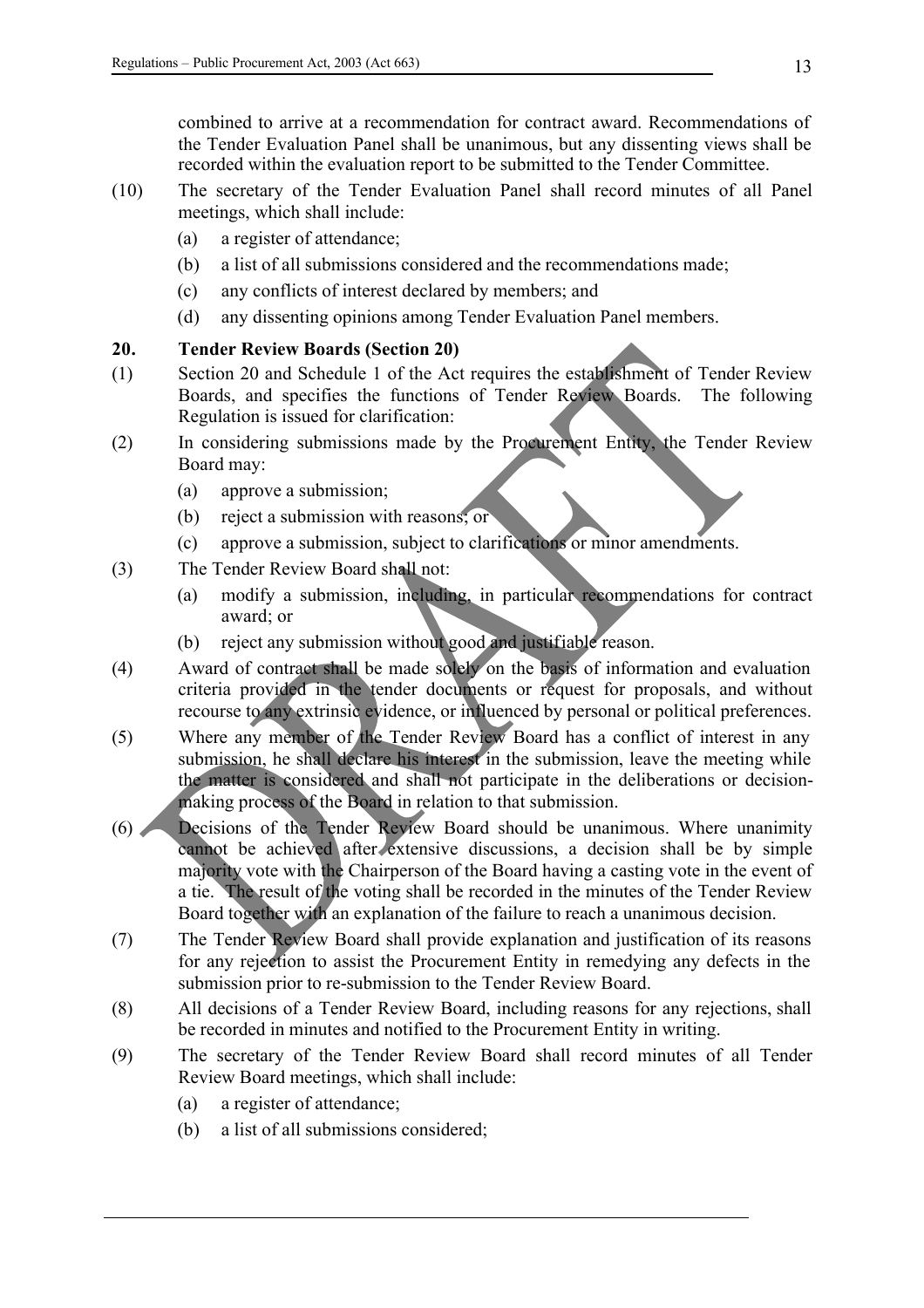- (c) the decision made for each submission, including any major issues discussed, the reasons for any rejections and any clarifications or minor amendments to which the approval is subject;
- (d) any conflicts of interest declared by members; and
- (e) any dissenting opinions among Tender Review Board members.

### **PART III – PROCUREMENT RULES**

#### **21. Procurement Plan (Section 21)**

- (1) Section 21 of the Act requires procurement entities to prepare a procurement plan for each fiscal year, and prepare quarterly updates for approval by the Tender Committee. The following Regulation is issued to supplement the provisions of the Act:
- (2) Procurement planning shall be fully integrated with applicable budget processes and circulars issued by the Public Procurement Board and the budget preparation instructions of the Ministry of Finance.
- (3) The procurement plan for each Procurement Entity shall include:
	- (a) a detailed breakdown of the goods, works and services required;
	- (b) a schedule of the delivery, implementation or completion dates for all goods, works and services required;
	- (c) the source of funding;
	- (d) an indication of any items that can be aggregated for procurement as a single package, or for procurement through any applicable arrangements for common use items;
	- (e) an estimate of the value of each package of goods, works and services required and the source of funding; and
	- (f) details of any committed or planned procurement expenditure under existing multi-year contracts.

# (xiii) **Contract Packages**

(4) In determining the optimum packaging of planned contracts a Procurement Entity shall aggregate procurement requirements, where appropriate, to achieve economies of scale. In deciding where aggregation is appropriate, the Procurement Entity shall consider all relevant factors, including:

- (a) which procurements are of a similar nature and likely to attract the same potential tenderers;
- (b) shelf-life and storage constraints;
- (c) when delivery, implementation or completion is required;
- (d) the optimum size and type of contract to attract the greatest and most responsive competition, taking into account the market structure for the requirement:
- (e) which procurements will be subject to the same tendering requirements and conditions of contract; and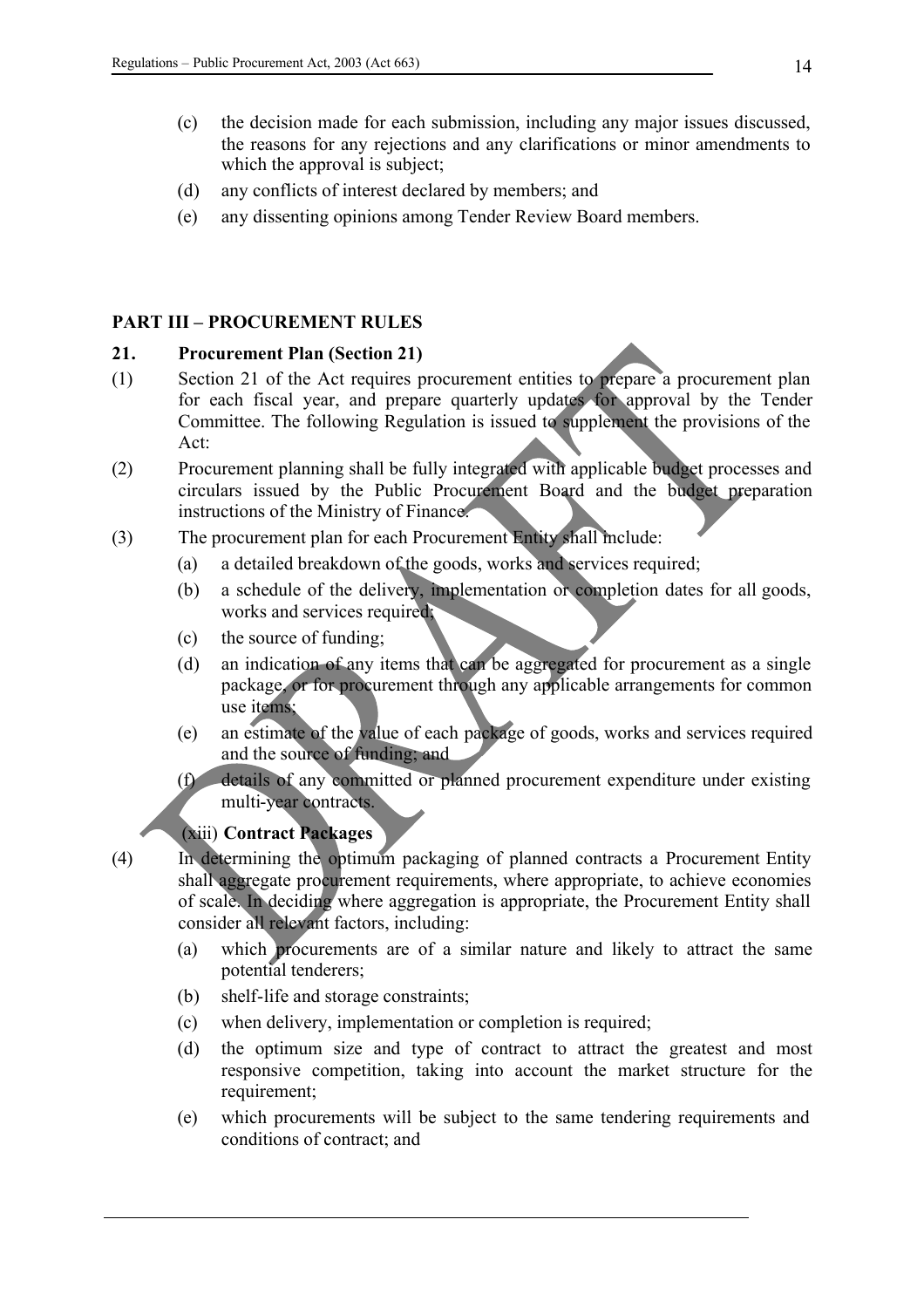(f) the potential to realise savings in time or transaction costs or to facilitate contract administration by the Procurement Entity.

### **22. Qualifications of Tenderers (Section 22)**

(1) Section 22 of the Act specifies the qualification requirements for a tenderer to participate in public procurement. The following Regulation is issued to supplement the provisions of Section 22 of the Act.

### (xiv) **Qualification Requirements for Joint Venture Partners**

- (2) Invitation and pre-qualification documents shall clearly state:
	- (a) whether qualification criteria apply to lead contractors or partners in a joint venture, consortium or association;
	- (b) whether criteria will be applied individually or collectively to each contractor or partner; and
	- (c) any alternative criteria which apply to partners in a joint venture, consortium or association.

# **23. Prequalification Proceedings (Section 23)**

- (1) Section 23 of the Act defines the issue and contents of prequalification documents. proceedings. The following Regulation is issued to supplement the provisions of Section 23 of the Act:
- (2) The price to be charged for the preqiualification documents shall reflect only the cost of printing them and providing them to suppliers or contractors, and shall not be directly or indirectly related to the value of the contract.
- (3) Prequalification and ranking of contractors for works contracts, and any other supplier, contractor or consultant registration process used within procurement entities for the purpose of prequalification, shall be subject to the provisions of the Act on prequalification proceedings. Such processes shall also be subject to detailed review and certification by the Public Procurement Board, and additional Regulations will be issued to ensure transparency and accountability within each process. Pending the issue of any additional Regulations, any such registration process shall be based on the following principles:
	- (a) periodic public advertisement to invite applications;
	- (b) the establishment and publication of clear evaluation criteria for acceptance into categories and grades;
	- (c) monitoring and recording the performance on contracts awarded;
	- (d) sharing of database information with other procurement entities; and
	- (e) registration to be subject to formal renewal or cancellation if a supplier, contractor, or consultant has not satisfactorily undertaken any contracts within a three-year period.
	- (f) Procurement entities shall not be obliged under restricted tendering or request for quotations procedures to invite all registered tenderers to submit tenders, but shall ensure a rotation of registered tenderers on successive shortlists.

### **24. Decision on prequalification (Section 24)**

(1) Section 24 of the Act specifies the process of determining adequacy of qualifications and the communication of results to a supplier or contractor.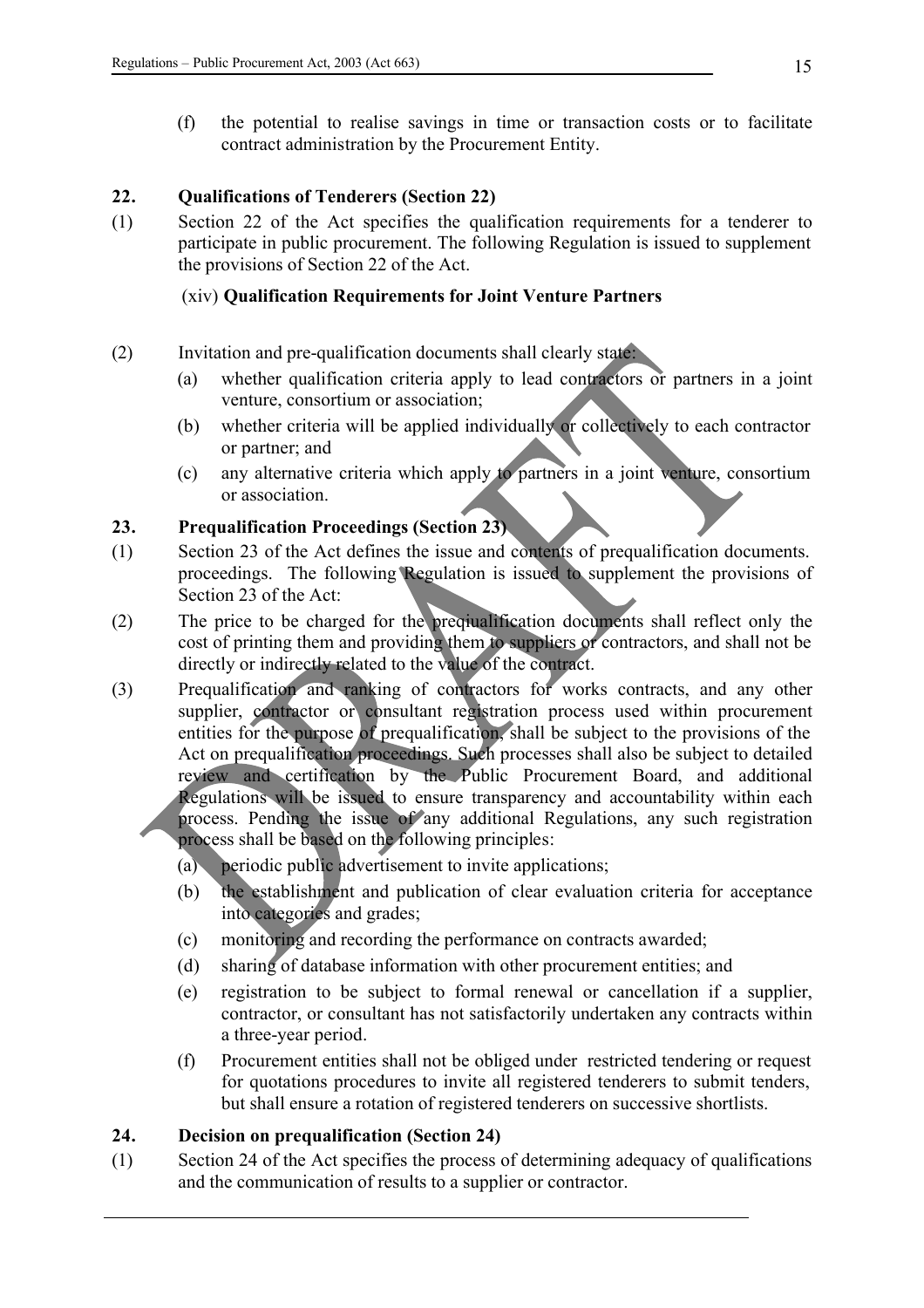# **25. Participation in procurement proceedings (Section 25)**

(1) Section 25 of the Act requires the general use of a competitive selection process in procurement.

# **26. Form of Communication (Section 26)**

(1) Section 26 of the Act requires all communications between procurement entities and tenderers to be in writing, or to be confirmed in writing.

# **27. Documentary evidence in procurement proceedings (Section 27)**

1. Section 27 of the act requires that documentary evidence in procurement proceedings shall comply with the Evidence Decree 1975 (NRCD 323).

### **28. Record of procurement proceedings (Section 28)**

- (1) Section 28 of the Act requires a comprehensive record of each procurement process to be maintained and requirements for disclosure. The following Regulation supplements the provisions of Section 28 of the Act:
- (2) Notwithstanding the filing system adopted in a particular entity, the Procurement Unit shall maintain the record of procurement activities for each procurement package. The record should contain, or indicate the location of, principle source documents, including as a minimum: The record of each procurement shall be securely maintained in an individual contract file containing, in chronological sequence, a copy of each and every document raised during the procurement and contract performance process from the initial purchase requisition through to the final payment approval and closure of the contract file. The documents shall include, but not be restricted to, copies of:
	- (a) initial Purchase Requisitions or requests;
	- (b) prequalification or solicitation documents;
	- (c) advertisements;
	- (d) requests for clarification and responses;
	- (e) records of Tender Opening;
	- (f) Evaluation Report and recommendations for award of contract;
	- (g) decisions of the Tender Committee;
	- (h) decisions of the Tender Review Board;
	- (i) letter and notice of contract award;
	- (j) documents relating to any bid protest and decisions;
	- (k) the signed contract;
	- (l) goods received records, certificates, or other confirmations of satisfactory performance;
	- (m) contract variations; and
	- (n) records of payment and retentions.

# **29. Rejection of tenders, proposals and quotations (Section 29)**

(1) Section 29 of the Act establishes the right of a procurement entity to reject tenders, proposals or quotations. The following Regulation is issued to support the provisions of Section 29: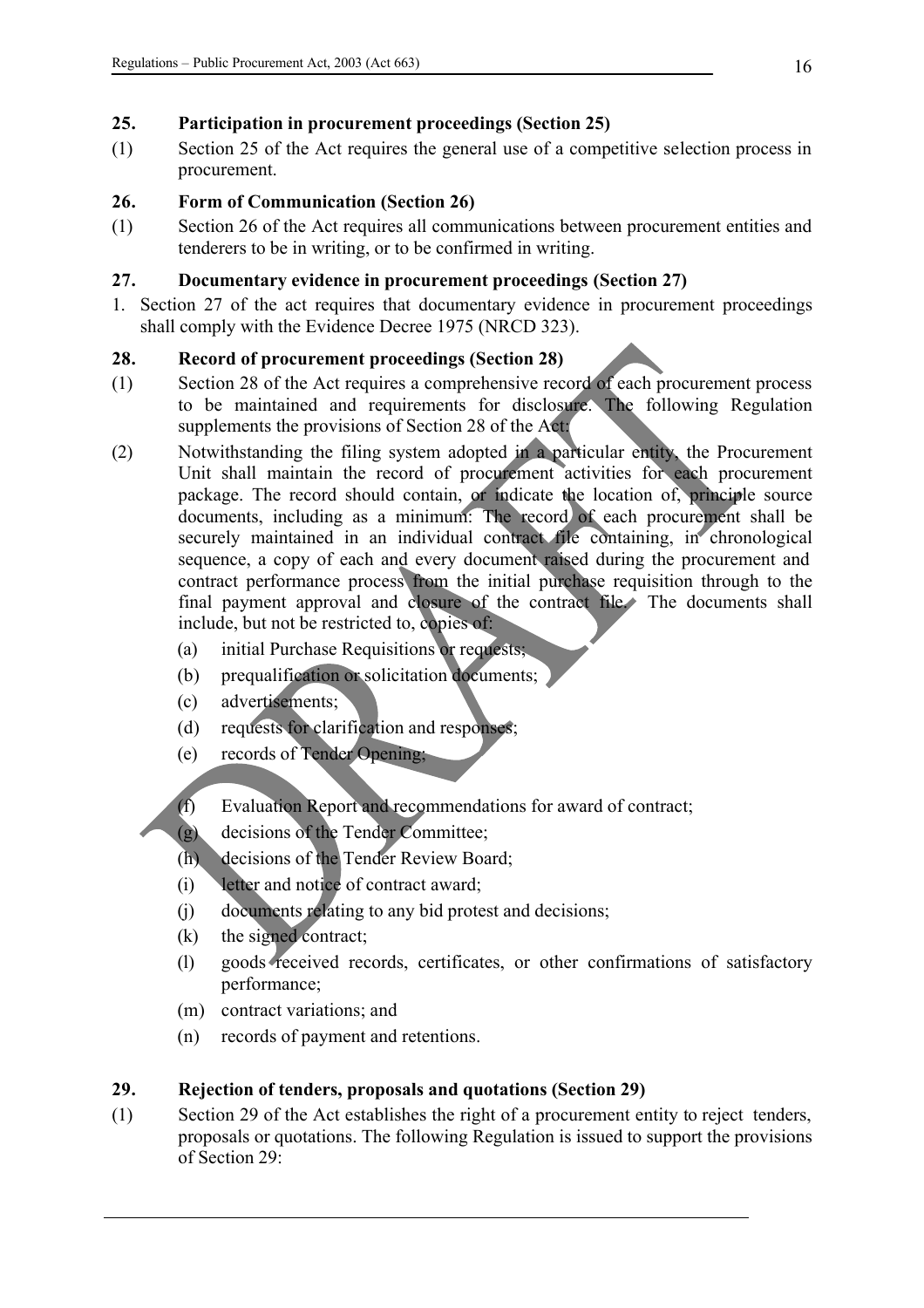- (2) The rejection of individual tenders, proposals or quotations shall be subject to the grounds stated in the tender documents or in the request for proposals or quotations.
- (3) The rejection of all tenders in accordance with Section 29 of the Act may be undertaken where:
	- (a) the procurement need has ceased to exist or changed significantly;
	- (b) insufficient funding is available for the procurement;
	- (c) there is a significant change in the required technical details, tender conditions, conditions of contract or other details, such that the recommencement of proceedings is necessary;
	- (d) insufficient, or no responsive tenders are received;
	- (e) there is evidence of corruption, fraud, coercion or collusion among tenderers; or
	- (f) cancellation is deemed to be in the interest of national security.
- (4) Before rejecting all tenders, the Head of Entity in consultation with the Procurement Unit shall clearly state:
	- (a) detailed reasons for recommending rejection;
	- (b) the status of the procurement proceedings, including in particular, whether tenders have already been opened; and
	- (c) whether new procurement proceedings are recommended and, if so, the modifications recommended.
- (5) The reason for rejecting all tenders shall be noted in the record of the procurement proceedings, and promptly communicated to the tenderers.
- (6) A procurement entity shall not be liable to a tenderer by reason only of rejection of all tenders under subsection (2) above.
- (7) If a decision to reject all tenders is taken before the deadline for submission of tenders, any tender received shall be returned unopened to the tenderer.
- (8) In the event of rejection of all tenders, the procurement shall not be re-tendered to the same specifications and contract conditions unless the rejection of the initial tenders, proposals or quotations is for budgetary or other reasons unrelated to the specifications and contract conditions, but if the procurement is to be repeated, the reasons for the rejection of the initial proceeding shall be examined by the Procurement Entity and the technical specification or contract conditions, or both may be suitably modified prior to re-tendering.

# **30. Entry into force of the procurement contract (Section 30)**

- (1) Section 30 of the Act explains the manner of entry into force of the procurement contract. The following Regulation is issued to clarify the provisions of Sub-section 30 (2):
- (2) Sub-section 30 (2) shall apply to single-source procurement (Section 40) and to request for quotations (Section 42) in defining the manner of entry into force of the procurement contract.
- **31. Public notice of procurement contract awards (Section 31)**
- (1) Section 31 of the Act establishes the requirement for publication of notice of procurement contract awards. The following Regulation is issued to supplement the provisions of Section 31:
- (2) Public notice of award of contracts shall be provided by a Procurement Entity for all contracts to the Public Procurement Board.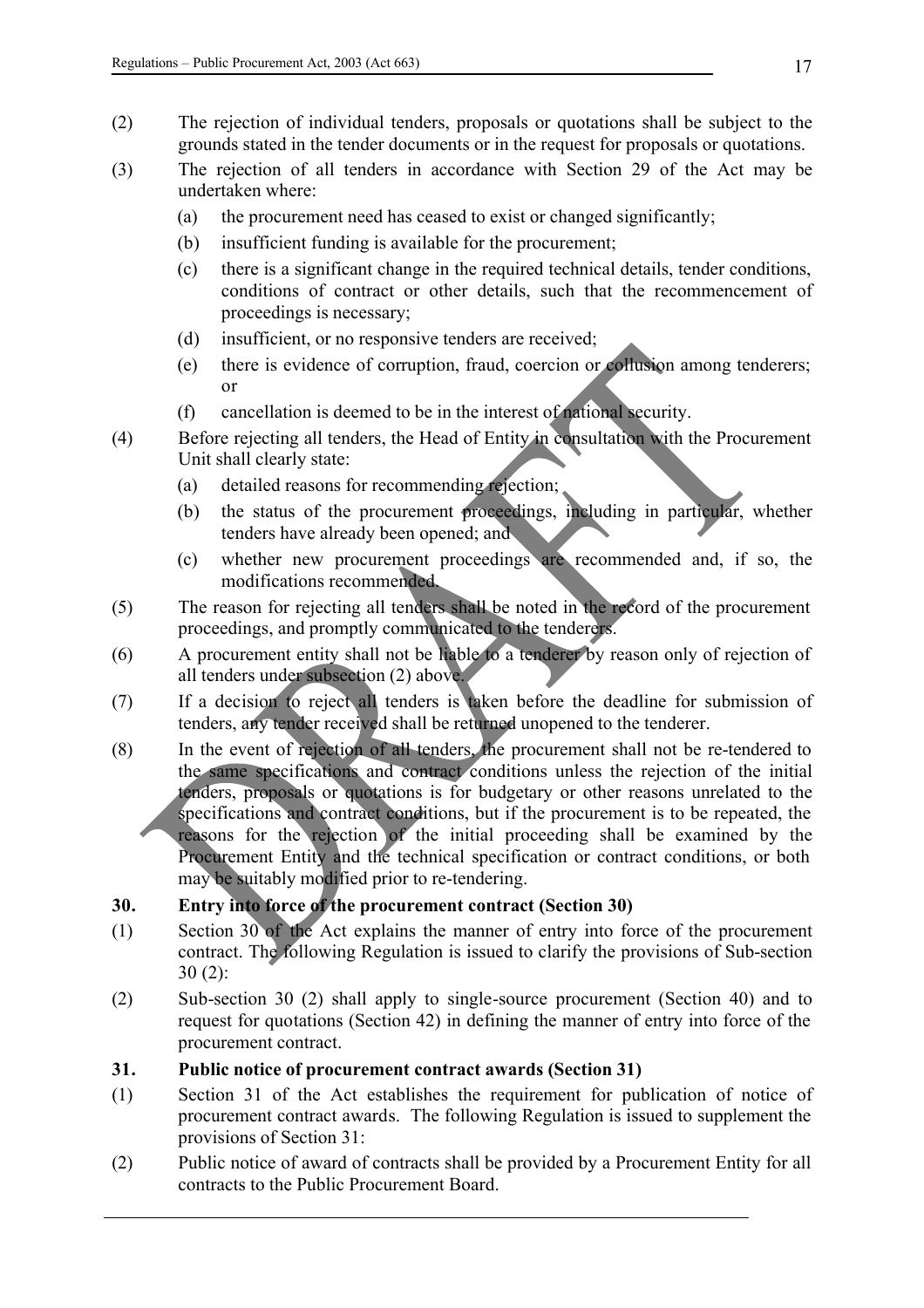- (3) For contracts awarded the Procurement Entity shall submit to the Public Procurement Board not later than one month after contract signature a list of contracts signed in electronic format for publication on the Public Procurement Board Website or in the Procurement Bulletin or both.
- (4) The information on contracts awarded/signed shall include:
	- (a) Name of contractor/supplier/consultant;
	- (b) Description of works/goods/services;
	- (c) Contract Sum;
	- (d) Duration of contract;
	- (e) Method of procurement;
	- (f) Source of funding (Donor or GoG or IGF).

# **32. Inducements from suppliers, contractors and consultants (Section 32)**

- (1) Section 32 of the Act requires a procurement entity to reject a tender, proposal, offer or quotation if the supplier, contractor or consultant offers an inducement. The Section also provides a definition of such inducements. Section 32 of the Act is supplemented by the following Regulation.
- (2) A Procurement Entity shall record any such attempt in its record of proceedings and immediately notify the Public Procurement Board of any attempt to influence an award of contract or performance of a contract.

# **33. Description of goods, works or services (Section 33)**

(1) Section 33 of the Act requires the accurate and non-restrictive description and specification of goods, works and services to be procured. The provisions of Section 33 are supplemented by the following Regulation:

# (xv) **Description of Goods**

- (2) Description of goods to be procured shall contain or be accompanied by a complete, precise and unambiguous description of the goods required. This description shall include, where appropriate:
	- (a) a list of goods and the quantities required, including any incidental services or works, such as delivery, installation, commissioning, maintenance, repair, user training, the provision of spares and after-sales services; and

# (b) drawings.

- (3) Specifications shall include, where appropriate:
	- (a) the purpose and objectives of the goods;
	- (b) a full description of the requirement;
	- (c) a functional description of the goods, including any environmental or safety features;
	- (d) performance parameters, including outputs and any indicators or criteria by which satisfactory performance can be judged;
	- (e) process and materials descriptions;
	- (f) dimensions, symbols, terminology language, packaging, marking and labelling requirements:
	- (g) inspection and testing requirements; and
	- (h) any applicable national or international standards required.

# (xvi) **Use of Brand Names**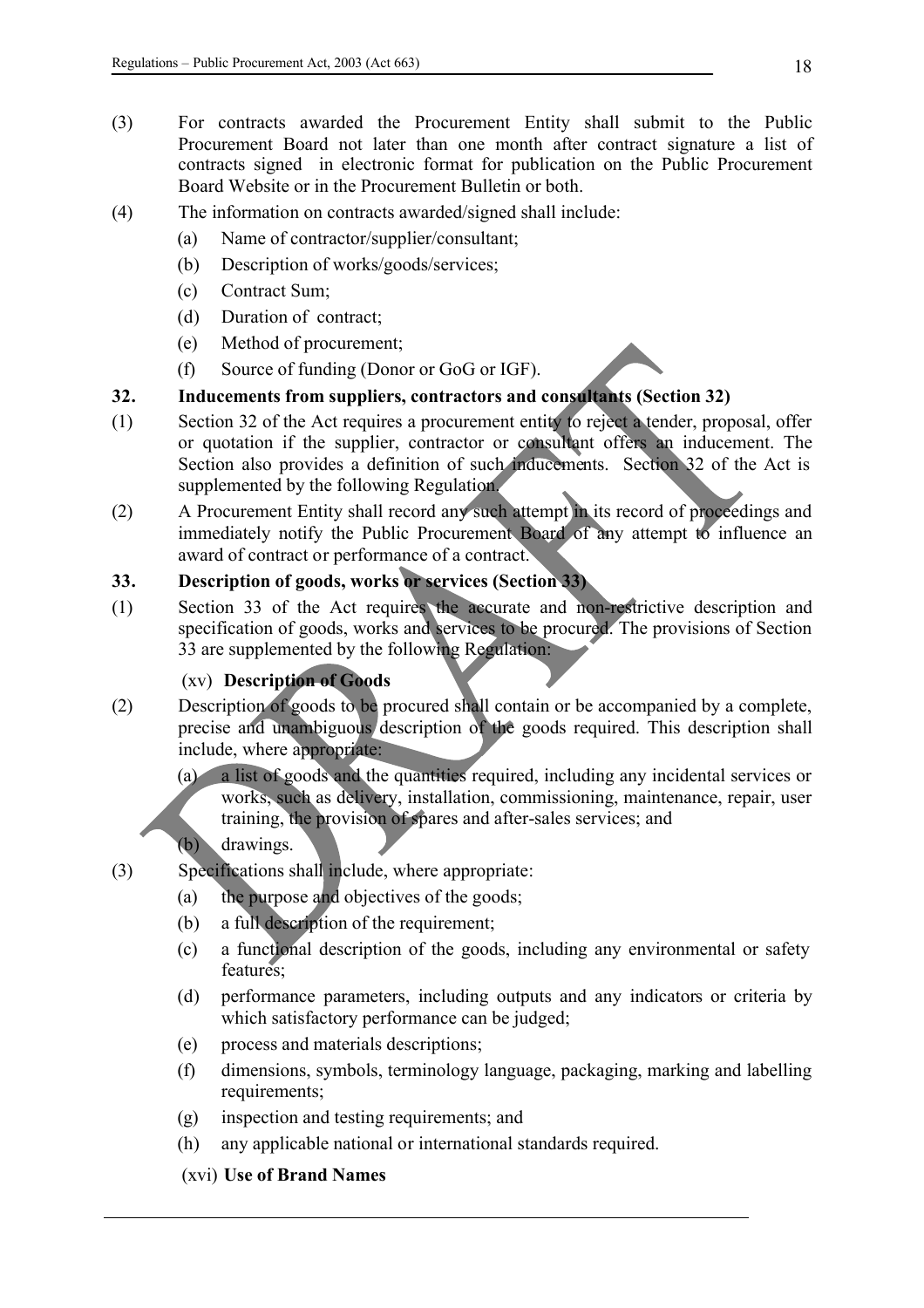- (4) Descriptions of goods shall not include any reference to a particular trademark, brand name, patent, design, type, specific origin, producer, manufacturer, catalogue or numbered item, unless there is no other sufficiently precise or intelligible way of describing the requirement, in which case the words "or equivalent" shall be included and the description shall serve only as a benchmark during the evaluation process.
- (5) Notwithstanding the provisions of sub-regulation (4) above, where a particular trademark, brand name, patent, design, type, specific origin, producer, manufacturer, catalogue or numbered item is essential for reasons of technical compatibility, servicing, maintenance or preservation of warranty conditions, such description may be used, subject to inclusion of the words "or equivalent".

#### (xvii)**Description of Works**

- (6) Description of works to be procured shall include:
	- (a) a description of the full scope of the works, which may include the design, construction or installation of equipment;
	- (b) the purpose and objectives of the works;
	- (c) drawings, design requirements and preliminary surveys;
	- (d) bill of quantities or activity schedule; and
	- (e) inspection and testing requirements.

# (xviii) **Description of Services**

- (7) Description of services/Terms of Reference shall be accompanied by a complete, precise and unambiguous description of the services required. This description shall include:
	- (a) a background narrative to the required services;
	- (b) the objectives of the services and targets to be achieved;
	- (c) a list of specific tasks, duties or responsibilities;
	- (d) required deliverables or outputs for the services;
	- (e) the role, qualifications or experience required for any key staff;
	- (f) contract management and administrative arrangements including the reporting requirements of the procurement entity;
	- (g) any facilities, services or resources to be provided by the procurement entity;
	- (h) inspection or quality testing requirements or other indicators of successful performance; and
	- (i) the duration of the contract or implementation schedule.

### (xix) **Initiation of Procurement Processes**

#### (xx) **Procurement Requisition and Authorisation**

- (8) Every procurement requirement shall be documented using a Procurement Requisition, which shall include:
	- (a) a unique procurement number that can be used to facilitate tracking of procurement documentation throughout the process;
	- (b) a description of the goods, works or services required;
	- (c) the estimated value of the goods, works or services; and
	- (d) details of the estimated cost of the requirement, including any need for funds to be budgeted in future years for multi-year contracts.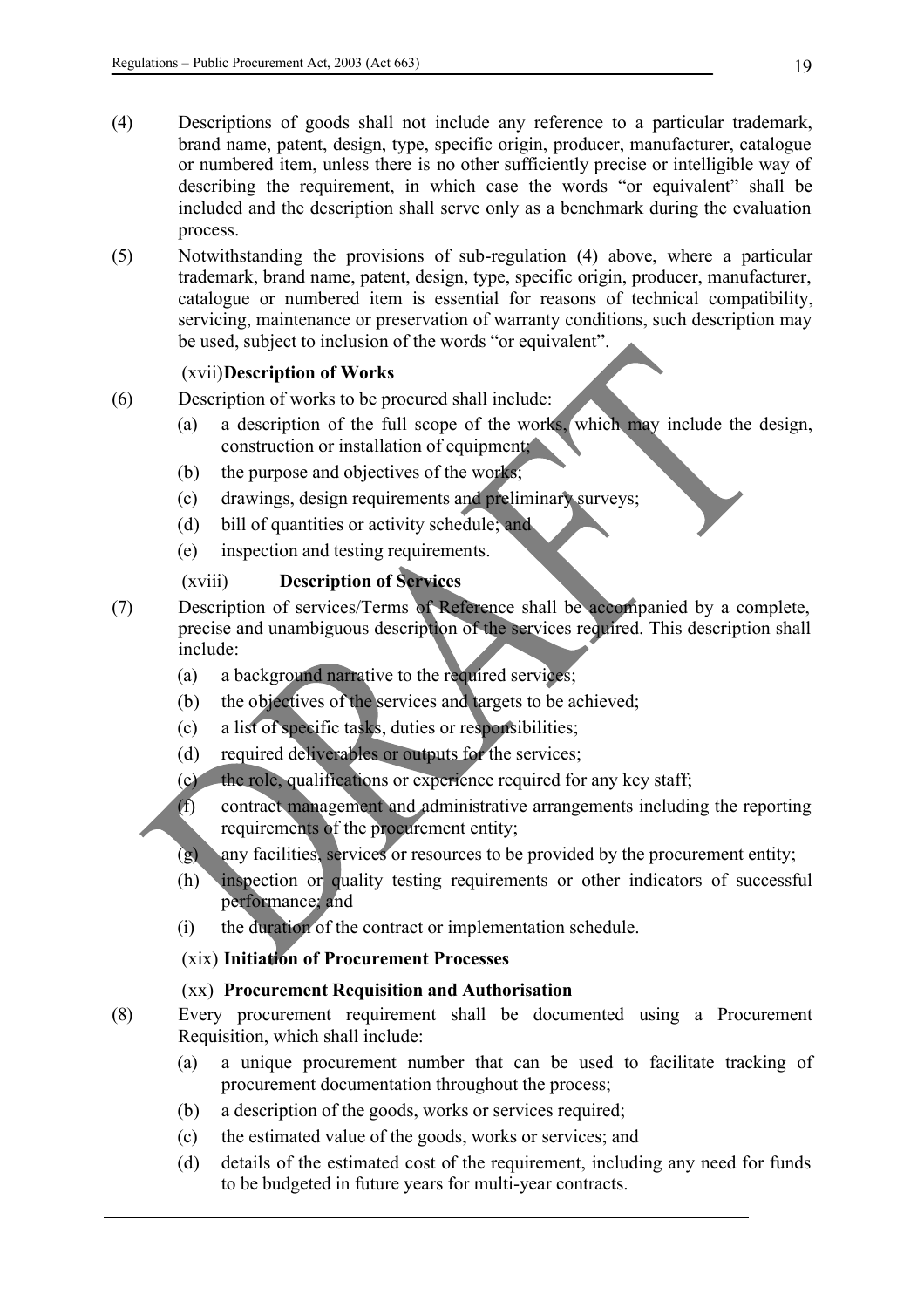- (9) In preparing the description of goods, work or services, the originating officer shall ensure that appropriate technical advice is sought, where required.
- (10) In estimating the value of the goods, works or services, the originating officer shall ensure that the estimate is realistic and based on up-to-date information of economic and market conditions.
- (11) Purchase Requisitions shall be approved by the head of department or unit, prior to the initiation of procurement proceedings.
- (12) Approved Purchase Requisitions shall be submitted to the Procurement Unit of the procurement entity to undertake procurement proceedings.

### (xxi) **Budget Verification and Commitment of Funds**

- (13) The Procurement Unit shall ensure that the proposed procurement is identifiable within the annual procurement plan and adequate funds are available within the remaining annual budget, prior to initiating procurement proceedings. This shall take into account all costs involved in the procurement, and, in addition to the total contract price shall include the following:
	- (a) contingencies, including any anticipated contract variations, exchange rate fluctuations or allowance for price adjustment;
	- (b) other costs relating to the successful completion of a procurement requirement for which the procurement entity will be liable, such as freight charges, insurance, customs clearance, inland delivery, import taxes or duties, inspections, installation or any costs relating to service or maintenance agreements;
	- (c) costs relating to facilities, services or resources to be provided by the procurement entity, such as office space or communication facilities for consultants or counterpart staff; and
	- (d) the cost of any related contract, which is necessary for the successful implementation of the procurement, such as a contract for engineering supervision of a construction contract.
- (14) The Procurement Unit shall also ensure that adequate funds are available for managing the procurement proceedings, including, but not limited to, any funds required for publication of advertisements or procurement notices.
- (15) Notwithstanding the provisions of sub-regulation (13) above, a procurement entity may initiate procurement proceedings, up to, but not including contract award, prior to formally committing the funds required.
- (16) Where a procurement entity wishes to initiate procurement proceedings for a multiyear contract, which will commit the procurement entity to make payments in subsequent fiscal years, the procurement entity shall ensure that funds for future fiscal years are included in the procurement plan and budgets for subsequent fiscal years.

#### **34. Language (Section 34)**

(1) Section 34 of the Act specifies use of the English language in all procurement documents.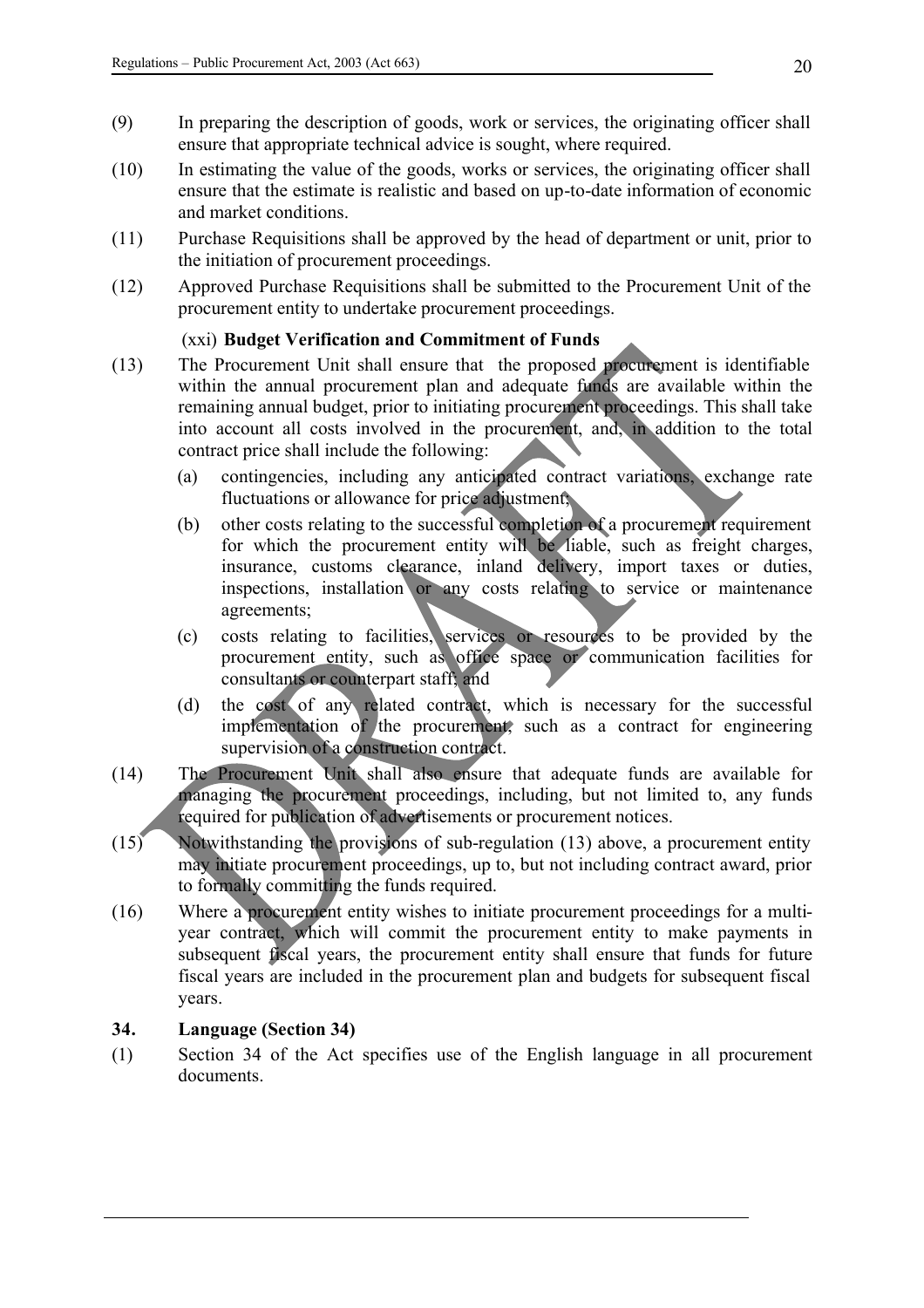# **PART IV - METHODS OF PROCUREMENT**

### **35. Competitive tendering (Section 35)**

(1) Section 35 of the Act confirms that competitive tendering shall be the preferred method for procurements, and that quality and cost based selection shall be the default method of selection of consultants.

### **36. Two-stage tendering (Section 36)**

- (1) Section 36 of the Act defines the conditions for the use of two-stage tendering procedures. The following Regulation is issued to support the provisions of Section 36:
- (2) Two-stage tendering is a variant of tender proceedings in which, the procurement entity holds consultations with bidders following a first stage on the basis of preliminary tender documents, with a view to considering various possible technical and contractual solutions to the procurement need; thereafter, in the second stage, a tendering proceeding is held on the basis of revised tender documents.

# **37. Procedures for two-stage tendering (Section 37)**

(1) Section 37 of the Act defines the procedures for two-stage tendering.

# **38. Restricted tendering (Section 38)**

(1) Section 38 of the Act defines the conditions for the use of restricted tendering and the requirement for specific approval by the Public Procurement Board.

# **39. Procedure for restricted tendering (Section 39)**

- (1) Section 39 of the Act provides the general procedural requirements for restricted tendering. The following Regulation is issued to supplement the provisions of Section 39:
- (2) In preparing shortlists of suppliers and contractors for restricted tendering, the shortlist should comprise a minimum of three and a maximum of six capable suppliers or contractors. If there are only two known suppliers or contractors, both shall be invited to tender.
- (3) To avoid unfair discrimination, a Procurement Entity shall ensure that a rotation of suppliers and contractors identified on standing lists is maintained when preparing the shortlists for individual procurements.
- (4) All notices of selective tendering award shall be submitted to the Public Procurement Board within four weeks after contract signature.

#### **40. Single-source procurement (Section 40)**

- (1) Section 40 of the Act defines the conditions for use of single-source procurement subject to approval by the Public Procurement Board. The following Regulation is issued to supplement the provisions of Section 40:
- (2) Details of the criteria required for justification and successful approval to use singlesource procurement shall be specified in guidelines and instructions issued by the Public Procurement Board.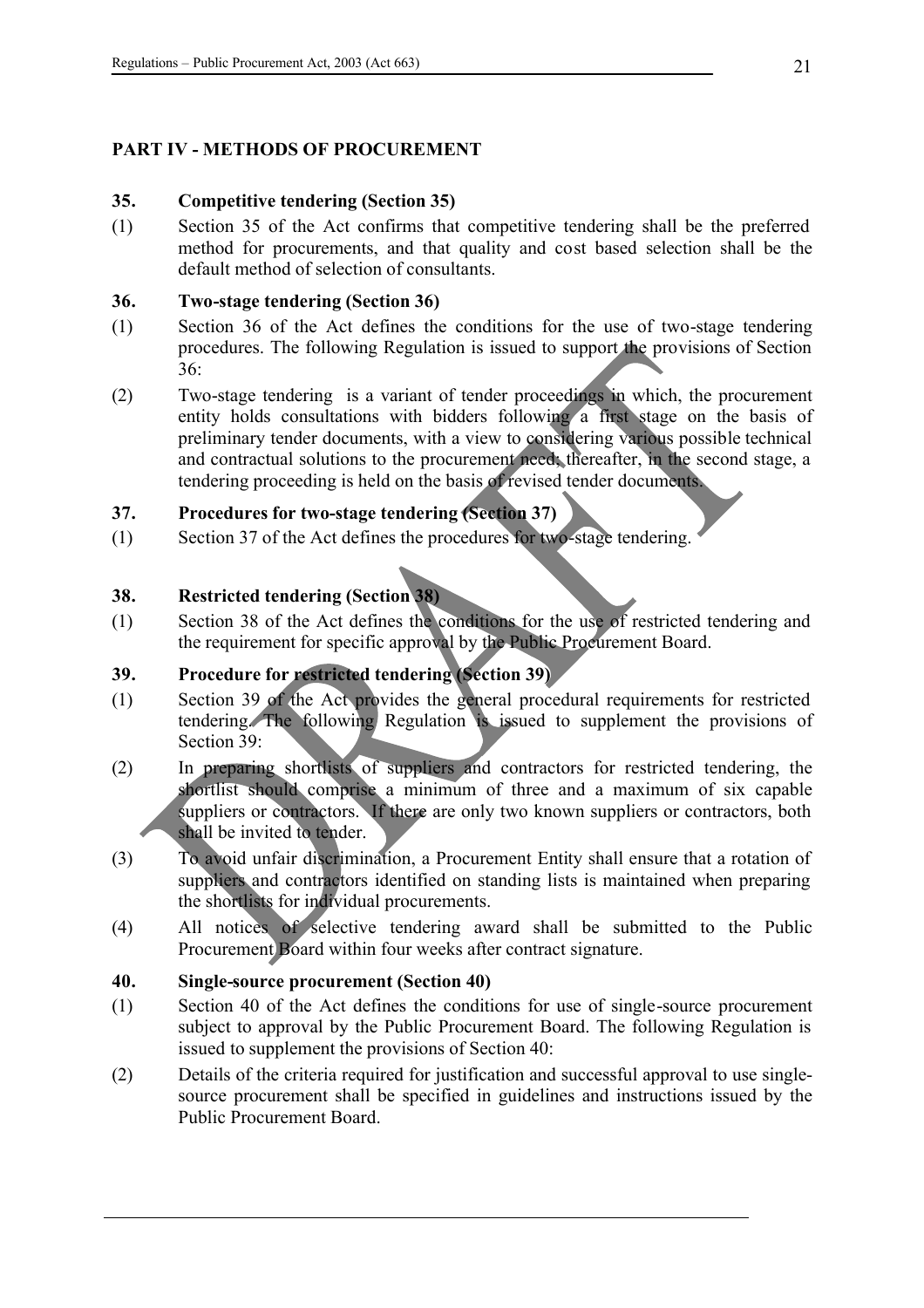- (3) Where the procurement entity uses single-source procurement on grounds of an emergency, the procurement entity shall limit the procurement to the quantity needed to deal with the urgent requirements only.
- (4) Where single-source procurement under Sub-section 40 (2) is required to promote a policy specified in Sub-sections 59 (4) (c), (d) or 69 (2) (c) (i) of the Act, public notice shall be provided in the Procurement Bulletin and a period of seven (7) days after publication allowed for comment.

### **41. Procedure for single-source procurement (Section 41)**

- (1) Section 41 provides for single-source procurement to be undertaken by invitation of a proposal or price quotation. The following Regulation is issued to supplement the provisions of Section 41:
- (2) One receipt of the single proposal or price quotation, a formal evaluation process shall be conducted to confirm acceptability, and an evaluation report with recommendations for award of contract submitted for approval.

### **42. Request for quotations (Section 42)**

(1) Section 42 of the Act establishes the use of request for quotations as a method of procurement, subject to the value thresholds established in Schedule 3 of the Act.

# **43. Procedure for request for quotation (Section 43)**

- (1) Section 43 of the Act defines the outline procedures for procurement by requesting quotations. The following Regulation is issued to supplement the provisions of Section 43:
- (2) The Procurement Entity shall prepare a written Request for Quotations document, using the appropriate standard document issued by the Public Procurement Board.
- (3) The Request for Quotations shall include all information necessary to enable tenderers to participate in the procurement proceedings and to submit quotations that are responsive to the needs of the procurement entity. In particular, the Request for Quotations shall include:
	- (a) instructions on the conduct of the procurement process, including the preparation and submission of quotations and information on the evaluation of quotations and award of contract;
	- (b) instructions on any documents required to be submitted with the quotation, which shall include a minimum of a certified copy of the tenderer's business registration, ownership and tax clearance certificate;
	- (c) a description of the goods, works or services required;
	- (d) information on the methodology and criteria for the evaluation of quotations;
	- (e) the form and type of contract to be awarded, which shall normally be a purchase order for a lump sum contract;
	- (f) the terms and conditions of contract which will apply;
	- (g) information on the tenderer's right to appeal under the administrative review process and on the Government's policy on fraud and corruption, including the debarment of tenderers.

#### **Development of Shortlist**

(4) Written quotations shall be requested from a shortlist of tenderers.

The shortlist shall include sufficient tenderers to ensure effective competition, but in any case, no less than three.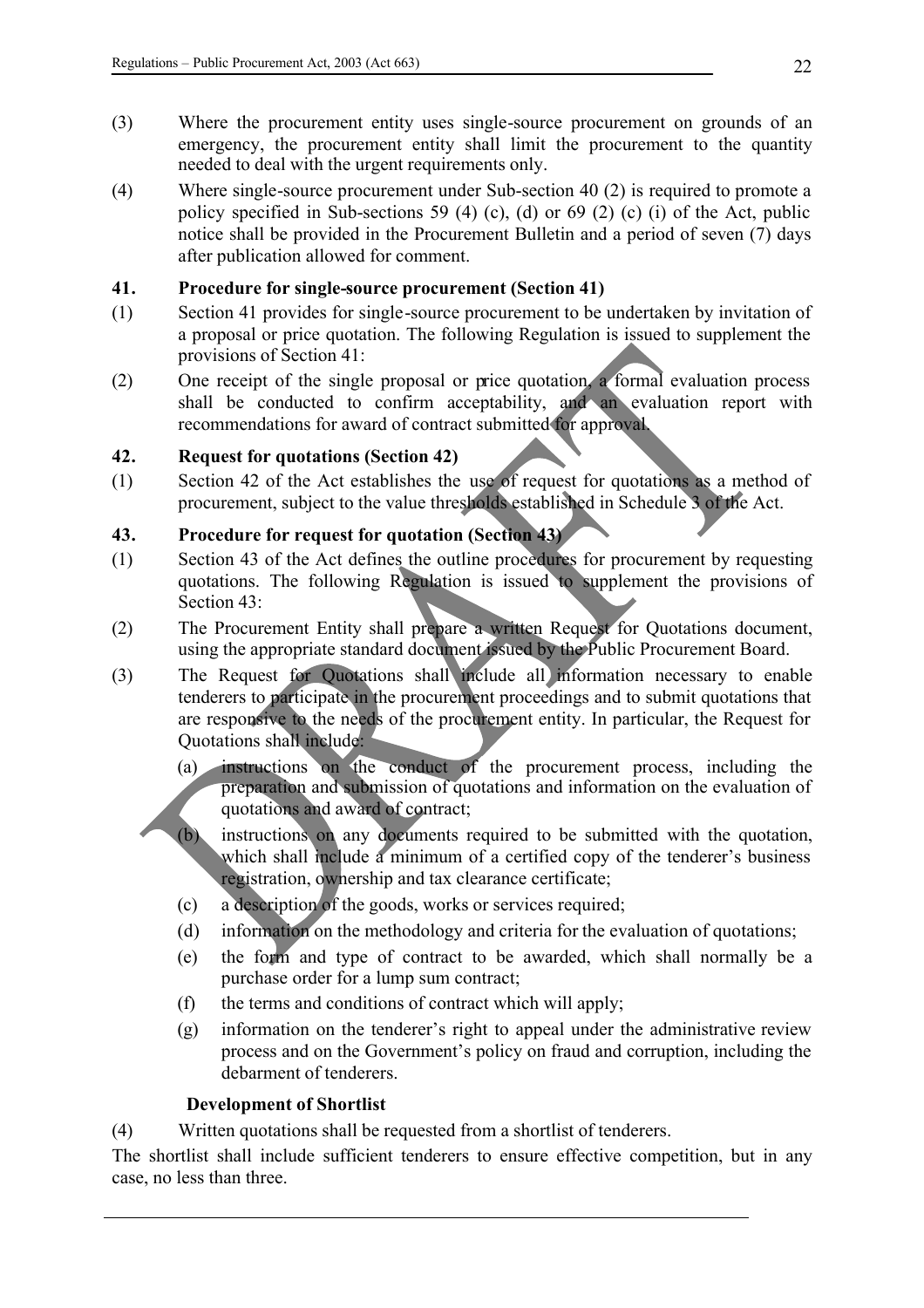- (5) In developing a shortlist, the Procurement Entity may use:
	- (a) lists of pre-qualified tenderers;
	- (b) its own knowledge of the market;
	- (c) any other appropriate sources of information.
- (6) In developing a shortlist, the Procurement Entity shall comply with the following regulations:
	- (a) a fair and equal opportunity shall be afforded to all tenderers and there shall be a revision of the shortlist at least on a quarterly basis;
	- (b) the shortlist shall not include any tenderers who do not fully satisfy any eligibility and qualification requirements;
	- (c) the shortlist shall not include tenderers with the same ownership.
- (7) The Procurement Unit shall record the names of the tenderers included on the shortlist and the reasons for their inclusion. The shortlist and reasons for their inclusion shall be kept as part of the procurement record required under Section 28 of the Act.

### (xxii)**Evaluation of Quotations**

- (8) The evaluation shall be conducted by the Tender Evaluation Panel appointed by the head of entity.
- (9) The evaluation of quotations shall be conducted in accordance with the rules and procedures defined in Part V, Sub-Part III of the Act, except that the determination of the evaluated price of quotations shall not include the application of any additional evaluation criteria as prescribed in Section 59 of the Act.
- (10) The lowest evaluated quotation, which is substantially responsive to the requirements of the Procurement Entity, shall be recommended for award of contract.

# **PART V - TENDERING PROCEDURES**

# **1. Sub-Part I - Invitation of Tenders and Applications to Prequalify**

# **44. National competitive tendering (Section 44)**

- (1) Section 44 of the Act defines the application and use of national competitive tendering. The following Regulation is issued to supplement the provisions of Section 44:
- (2) National competitive tendering may be used as a procurement method for any values below the threshold established for \National Competitive Tendering in Schedule 3.
- (3) Where the value exceeds the threshold established in Schedule 3 for National Competitive Tendering, the use of National Competitive Tendering shall be subject to prior approval by the Public Procurement Board.

### **45. International competitive tendering (Section 45)**

(1) Section 45 of the Act defines the use of international competitive tendering when effective competition cannot be obtained unless foreign firms are invited to tender and provides general provisions to be applied. The following Regulation is issued to supplement the provisions of Sections 45: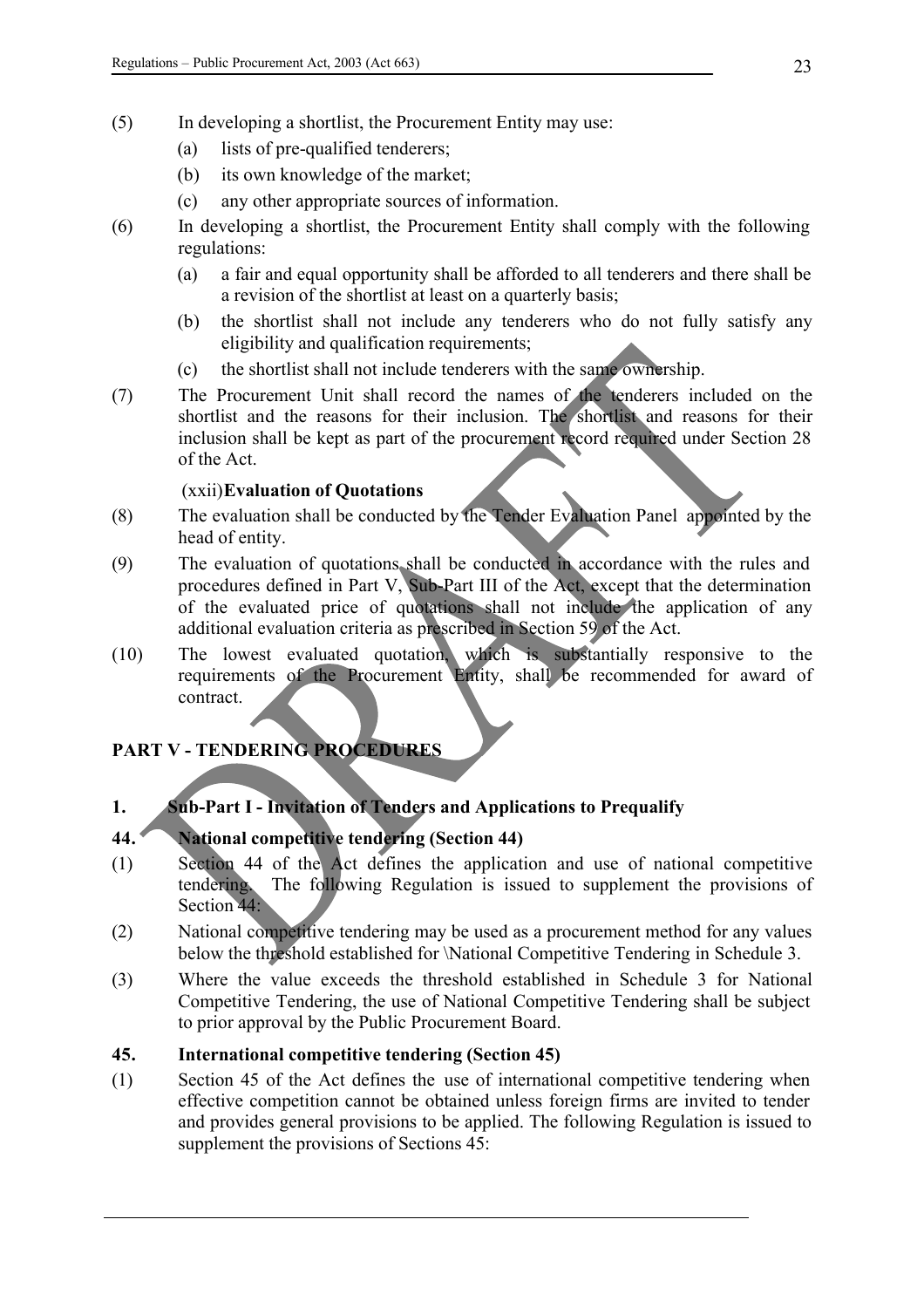(2) A procurement entity shall use the thresholds established in Schedule 3 as a guide in determining when to apply international competitive tendering procedures.

### **46. Other international procedures (Section 46)**

- (1) Section 46 permits the use of international procurement in other than open competitive international tendering when effective competition cannot be obtained unless foreign firms are invited. The following Regulation is issued to supplement the provisions of Section 46:
- (2) International procurement may be considered when:
	- (a) the goods, works or services are proven not to be available under competitive price and other conditions from two or more suppliers in Ghana; or
	- (b) two previous national competitive tenders have failed to identify an acceptable tenderer.
- (3) Any use of international procurement under Section 46 shall be subject to prior approval by the Public Procurement Board.

# **47. Procedures for inviting tenders or applications to prequalify (Section 47)**

- (1) Section 47 of the Act provides for the publication of invitations for tender and prequalification. The following Regulation is issued to supplement the provisions of Section 47:
- (2) Publication in the Procurement Bulletin and two national papers of wide national circulation is adequate for all procurement other than International Competitive Tendering<sup>.</sup>
- (3) For International Competitive Tendering, publication in international newspapers or journals is also required. However, copies of the Invitation to Tender or Prequalify submitted to all foreign Embassies and High Commissions in Ghana shall be deemed to have met this requirement.

# **48. Contents of invitation to tender and invitation to prequalify (Section 48)**

(1) Section 48 of the Act defines the required contents of invitation to tender and invitation to prequalify documents.

# **49. Provision of tenders documents (Section 49)**

- (1) Section 49 of the Act states the requirement for tender documents to be provided to suppliers or contractors and the price that may be charged. The following Regulation is issued to supplement the provisions of Section 49 of the Act.
- (2) The price to be charged for the tender documents shall reflect only the cost of printing them and providing them to suppliers or contractors, and shall not be directly or indirectly related to the value of the contract.
- (3) Procurement entities shall ensure that tender documents are available for before publication of the invitation.
- (4) Potential tenderers shall be allowed to inspect tender documents before confirming their decision to purchase the tender documents.
- (5) If the stock of tender documents is exhausted, immediate action to print additional copies shall be initiated. It is an offence to deny a prospective tenderer the opportunity to purchase a tender document at any time prior to the tender closing date.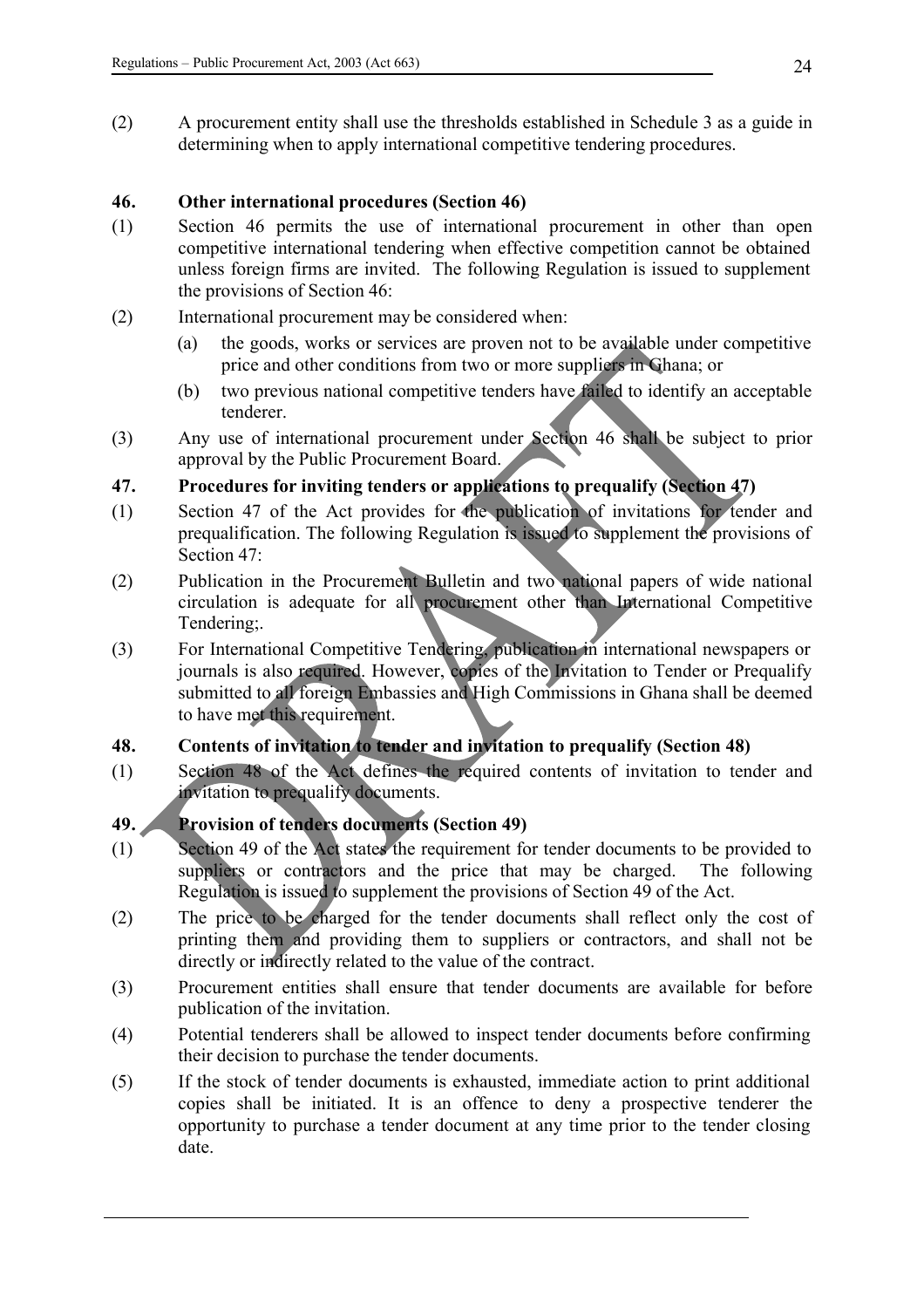(6) Failure to provide a tender document for inspection or purchase by a potential tenderer may constitute grounds for complaint under Part VII-Review of the Act.

### **50. Contents of tender documents and use of standard tender documents (Section 50)**

(1) Section 50 of the Act requires that procurement entities shall use the standard tender documents issued by the Public Procurement Board and specified in Schedule 4 of the Act.

### **51. Clarifications and modifications of tender documents (Section 51)**

- (1) Section 51 of the Act provides for the conduct of clarification and modification of tender documents. The following Regulation is issued for clarification of Section 51:
- (2) For the purposes of Sub-section 51 (2) a "reasonable time" for the submission of a request for clarifications shall be fourteen (14) days prior to the deadline for submission of tenders in the case of an international tender, and seven (7) days prior to the deadline for submission of tenders in respect of a national tender;
- (3) The Procurement Entity shall respond to each request for clarification within seven (7) days of receipt of the request, and may extend the deadline for submission of tenders in accordance with Section 53 (3).

# **2. Sub-Part II - Submission of Tenders**

### **52. Language of tenders (Section 52)**

Section 52 of the Act specifies the English language requirements for submission of tenders.

#### **53. Submission of tenders (Section 53)**

- (1) Section 53 of the Act defines the conditions and procedures for submission of tenders. The following Regulation is issued to modify and supplement the provisions of Section 53:
- (2) Under National Competitive Tendering, a minimum period of two (2) weeks shall be allowed for tenderers to prepare their tenders.
- (3) The Public Procurement Board may, from time to time, issue instruction regarding alternative forms of tender submission acceptable to the Board. A Procurement Entity in adopting other forms for submission shall take into consideration the latest instructions issued by the Board.
- (4) The Procurement Entity shall make arrangements for the receipt and safekeeping of tenders in a tender box.
- (5) The Procurement Entity shall not be held liable for the loss or delay in delivery of any tender delivered by mail or courier.
- (6) The Procurement Entity shall not disclose the number or identity of tenders received, prior to the tender opening, other than to public officials who require the information as part of their official duties.
- **54. Period of validity of tenders; modification and withdrawal of tenders (Section 54)**
- (1) Section 54 of the Act defines the period of validity of tenders and the conditions for modification and withdrawal of tenders.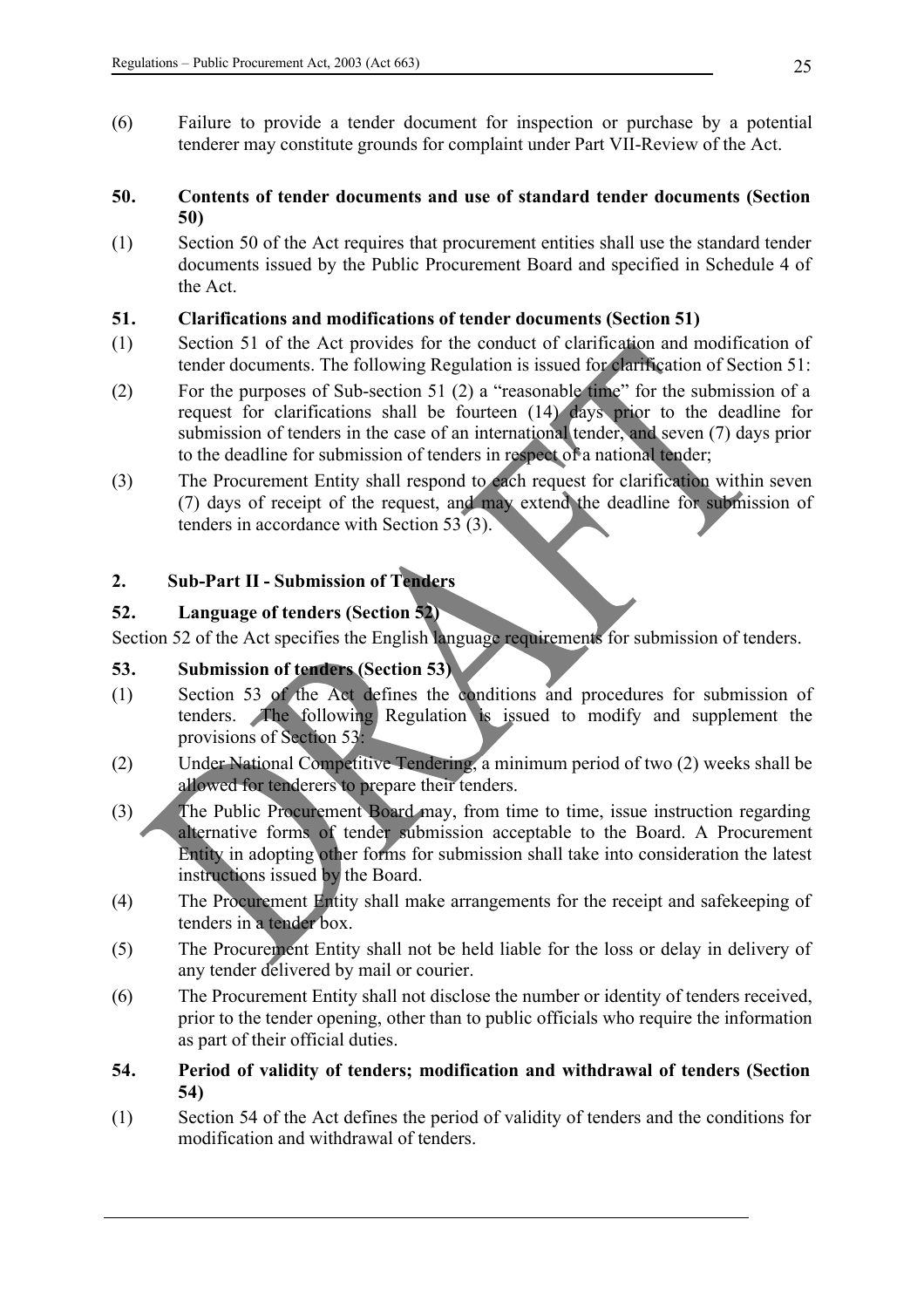#### **55. Tender securities (Section 55)**

- (1) Section 55 of the Act specifies the requirement for tender securities and the applicable terms for their use and discharge. The following Regulation is issued to supplement the provisions of Section 55:
- (2) The Procurement Entity shall require a tender security for all international and National competitive tenders for goods and works. Tender securities shall not be requested for consultant services.
- (3) Any requirement for a tender security shall be based on a percentage of between two (2) and four (4) percent of the estimated cost of the procurement, and stated in the tender document as a fixed sum of money.

#### **56. Opening of tenders (Section 56)**

- (1) Section 56 of the Act specifies the general procedures to be followed during the opening of tenders. The following Regulation is issued to supplement the provisions of Section 56:
- (2) Tender opening shall commence not later than two (2) hours after the deadline for submission of tenders, and continue without break until all tenders have been opened.
- (3) The record of tender opening shall follow the format provided in Annex 2 of the Standard Evaluation Format for Goods and Works and include:
	- (a) the time and place of Tender Opening;
	- (b) a list of representatives of the Procurement Entity present;
	- (c) a list of representatives of the tenderers;
	- (d) the number of tender receipts and number of tenders received;
	- (e) a record of any tenders received late;
	- (f) a note of any withdrawal or modification notices;
	- (g) details for each tender as opened:
		- (i) the time received;
			- (ii) the names of the tenderers;
			- (iii) the tender amount;
			- (iv) any modification;
			- (v) any discounts, alternatives, etc;
			- (vi) the presence or absence of a tender security, if one was required;
	- (h) any comments made by tenderers during the tender opening proceedings; and
	- (i) confirmation that tenderers were informed that the evaluation process is confidential and any attempt by a tenderer or its agents to influence the evaluation of tenders or award decisions, including the offering or giving of bribes, gifts or inducements, could result in the invalidation of its tender and the forfeiture of its tender security. All contact with tenderers will be for the purpose of clarification and will be initiated by the Procurement Entity in writing.
- (4) The record of tender opening proceedings shall be retained as a formal part of the Record of procurement proceedings required under Section 28.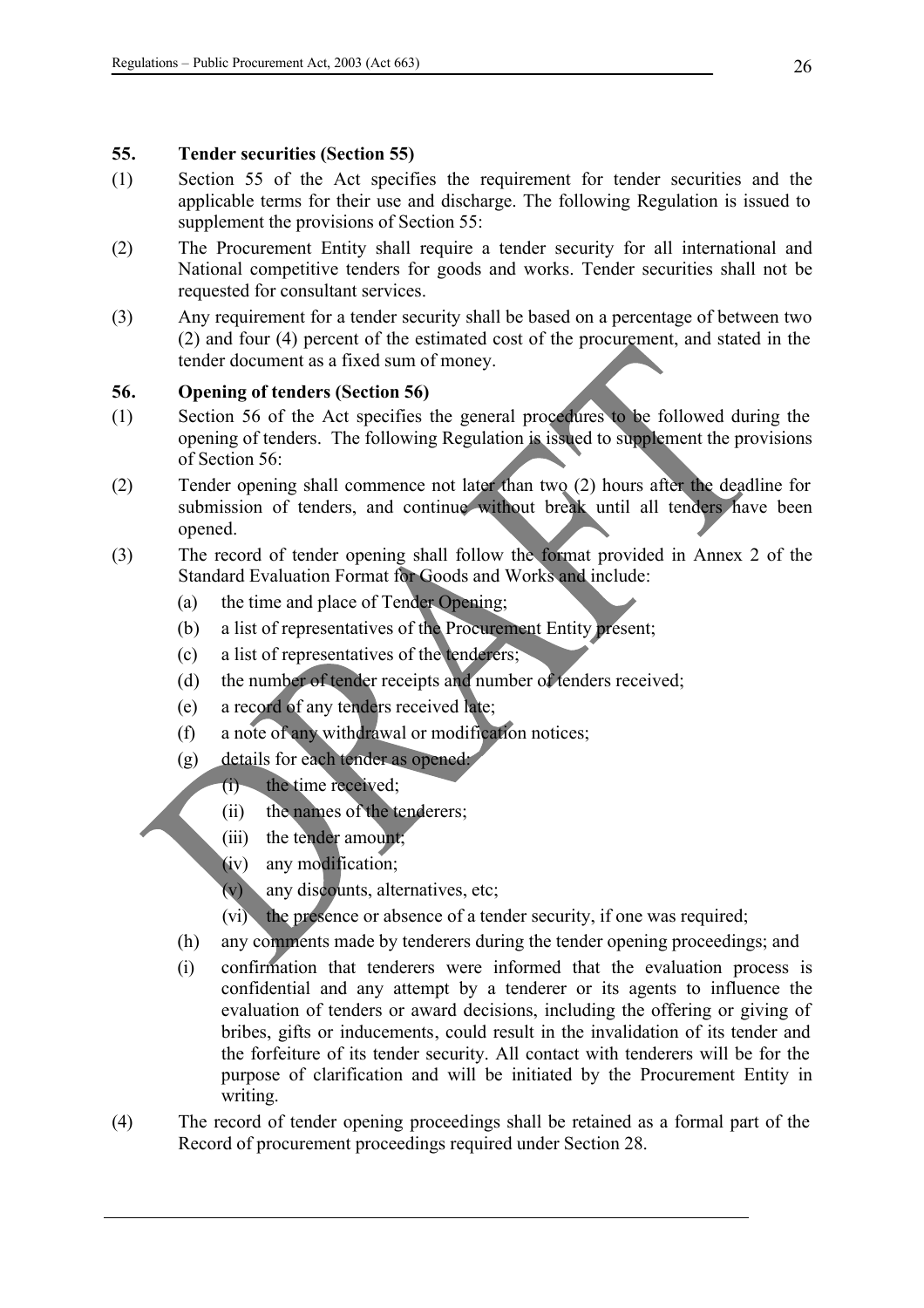(5) The opened tenders shall immediately be taken to a secure location, where they shall be kept until the evaluation begins.

# **57. Examination of tenders (Section 57)**

- (1) Section 57 of the Act specifies the procedures for initial examination of tenders and provides for clarifications to be sought from a tenderer. The following Regulation is issued to supplement the provisions of Section 57:
- (2) The procedures for examination of tenders and clarifications shall be conducted in accordance with the specific terms contained in the Tender Document used.
- (3) The preliminary examination shall determine whether tenders are complete and are responsive to the basic instructions and requirements of the tender document including checks that:
- (4) the tenderer is eligible to tender where this has not been determined prior to inviting tenders;
- (5) the tender has been submitted in the correct format;
- (6) any required tender security has been submitted, in the correct form and amount and valid for at least the period required;
- (7) the tender has been submitted without material reservations or deviations from the terms and conditions of the tender document;
- (8) the tender has been correctly signed and authorised;
- (9) the correct number of copies of the tender have been submitted;
- (10) the tender is valid for at least the period required;
- (11) all key documents and information have been submitted;
- (12) any required samples have been submitted; and
- (13) the tender meets any other key requirements of the tender document.
- (14) If a prequalification procedure was applied, a tender received from any other than the prequalified tenderers shall be rejected and excluded.
- (15) The Procurement Entity shall correct purely arithmetical errors in tenders in accordance with the procedure stated in the tender document;
- (16) Tenderers shall be notified of any arithmetic corrections and requested, in writing, to agree to the correction;
- (17) If a tenderer does not accept the correction of an arithmetical error, his tender shall be rejected and the tender security may be forfeited.
- (18) Any communications between the Procurement Entity and a tenderer during the preliminary examination of tenders shall be made in writing.

# **58. Responsiveness of tenders (Section 58)**

- (1) Section 58 of the Act defines the rules for determination of responsiveness of a tender. The following Regulation is issued to supplement the provisions of Section 58 and the specific terms contained in the Tender Document used:
- (2) Following the preliminary examination of tenders, the Tender Evaluation Panel shall examine the tenders to determine whether any issues arising from the preliminary examination affect the responsiveness of an individual tender and whether each tender is substantially responsive to the technical specification and contract conditions set forth in the tender documents.
- (3) Material deviations, reservations or omissions may typically include: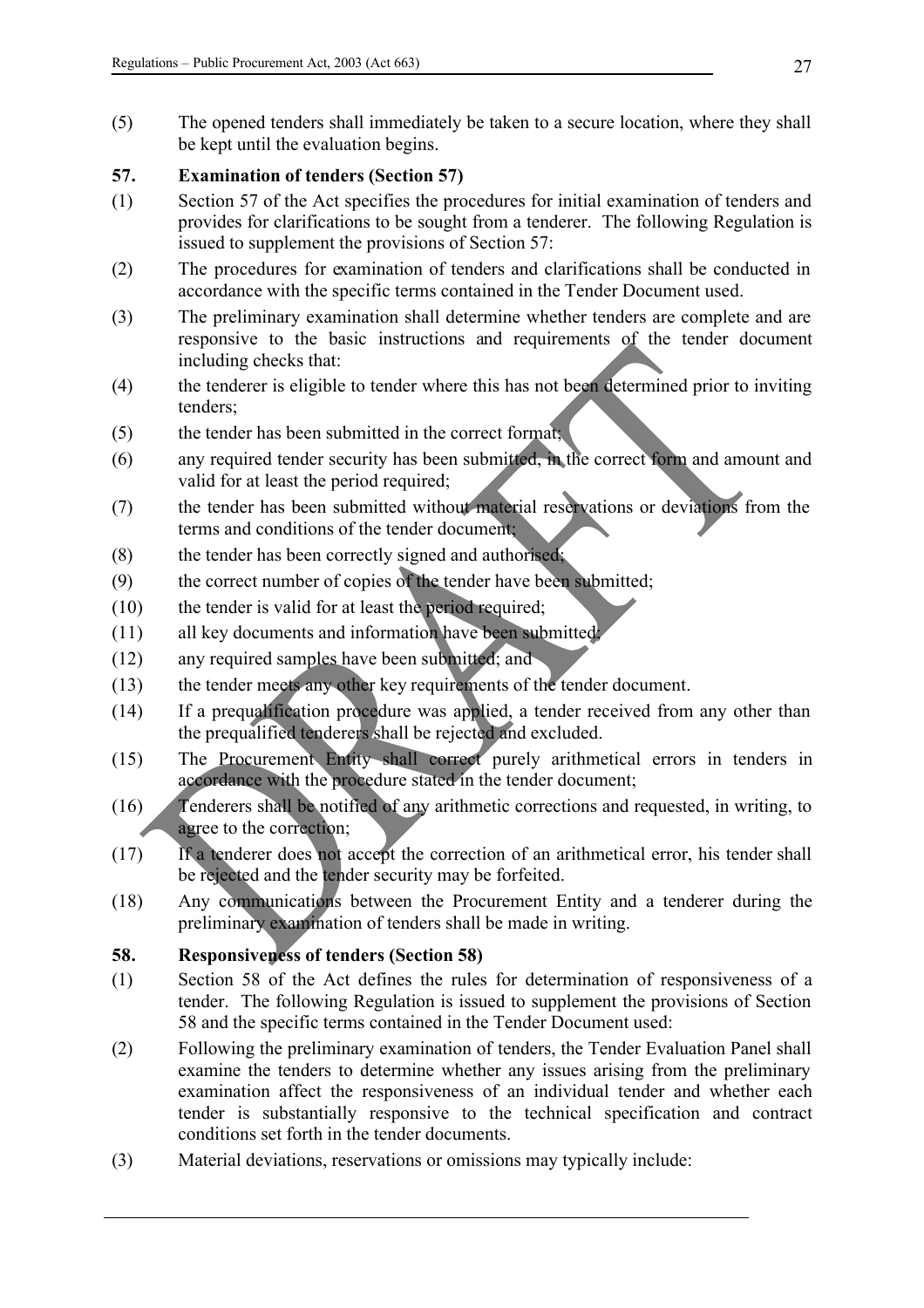unacceptable time schedules, where it is stated in the tender document that time is of the essence;

unacceptable alternative technical details, such as design, materials, workmanship, specifications, standards or methodologies; or

unacceptable counterproposals with respect to key contract terms and conditions, such as payment terms, price adjustment, liquidated damages, sub-contracting or warranty.

- (a) The classification of deviations, reservations and omissions as material or nonmaterial shall be consistently applied to all tenders.
- (4) Where a tender is determined to be substantially responsive, the procurement entity may waive, clarify or correct any non-conformity, error or omission, which does not constitute a material deviation.
- (5) The non-conformity, error or omission shall be quantified in monetary terms to the extent possible and taken into account in the financial evaluation and comparison of tenders.

# **59. Evaluation of tenders (Section 59)**

(1) Section 59 describes the general procedures to be followed in the evaluation of tenders.

# (xxiii) **Treatment of Discounts**

- (2) Tenderers shall be permitted to offer discounts to their tenders, which shall be included in the tender and read out at the tender opening.
- (3) Any discount offered after the deadline for submission of tenders shall not be taken into account.
- (4) Any non-conditional discounts shall be taken into account in the financial evaluation and comparison of tenders.
- (5) Any prompt payment discount included in a tender shall become a term of the contract, if that tender is accepted, and shall be utilised by the Procurement Entity, if payment is made in accordance with the terms of the discount. However, prompt payment discounts shall not be considered in the evaluation and comparison of tenders.

# (xxiv) **Evaluation Reports and Recommendations**

- (6) The Tender Evaluation Panel shall prepare an evaluation report for submission to the Head of Entity.
- (7) The evaluation report shall be prepared using the standard Format for the Evaluation of Goods & Works, and shall include:
	- (a) a summary of the tenders received and opened;
	- (b) the results of the preliminary examination;
	- (c) the results of the technical evaluation;
	- (d) reasons why tenders were declared non-responsive;
	- (e) details of any non-material deviations, which were accepted and the way in which they were quantified and taken into account in the financial evaluation;
	- (f) the evaluated price of each tender, showing any corrections or adjustments to the tender price and any conversion to a common currency;
	- (g) the ranking of the tenders, according to their total evaluated price;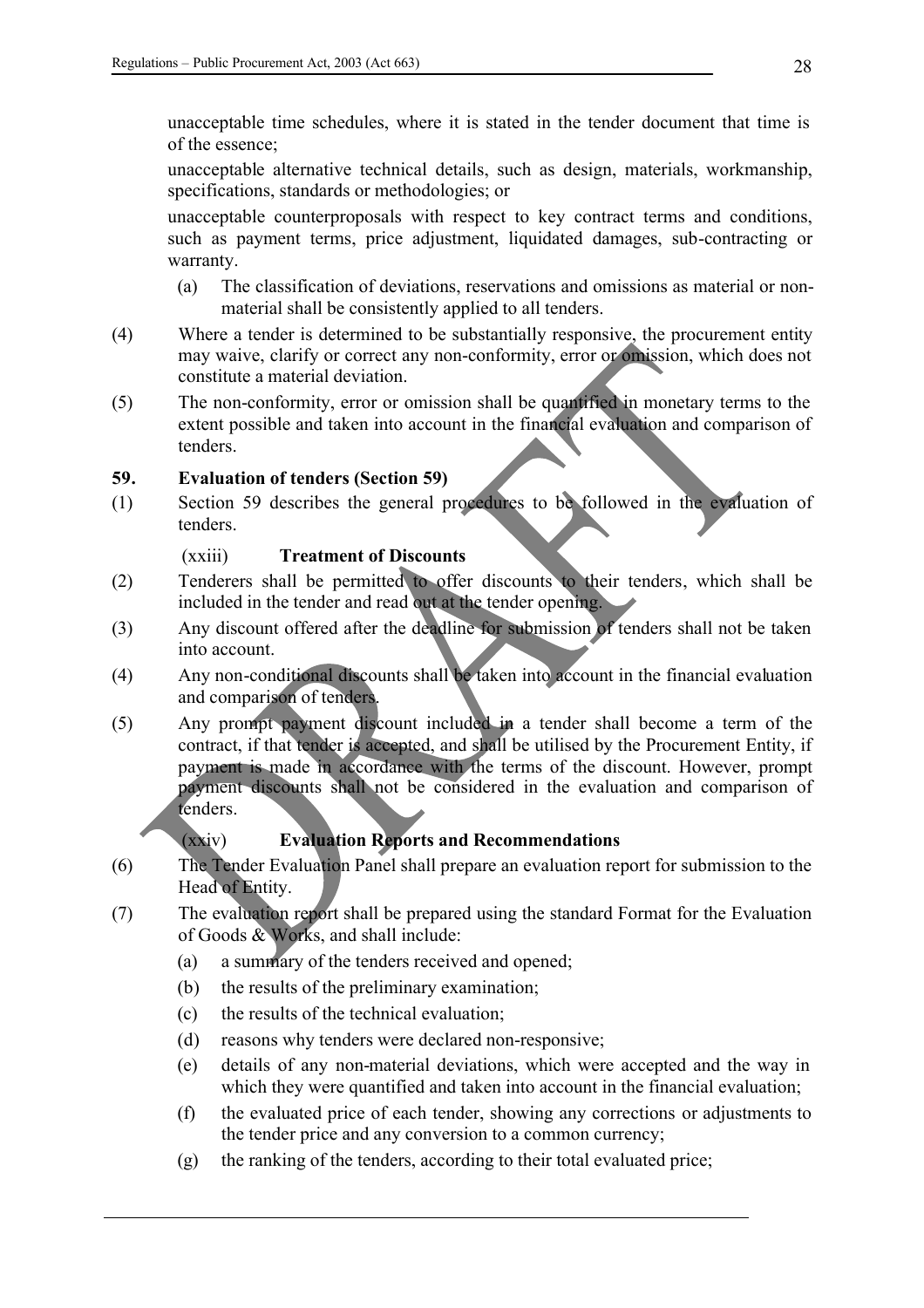- (h) a statement of the lowest evaluated substantially responsive tender, for each lot where applicable;
- (i) the results of any post-qualification examination; and
- (j) a recommendation to award the contract or contracts to the lowest evaluated responsive tender or combination of tenders, or other appropriate recommendation, such as the cancellation of the procurement process.
- (8) The evaluation report shall form a part of the record of procurement proceedings required under Section 28 of the Act.

### **60. Margin of preference (Section 60)**

Section 60 of the Act permits the use of a margin of preference for the benefit of domestic suppliers, contractors and consultants. The following Regulation is introduced to supplement the provisions of Section 60:

The detailed application of a margin of preference shall conform to the specific terms of application contained in the Tender Document and guidelines approved by the Public Procurement Board as follows.

#### (3) **Proposals for Margins**

#### (a) **Goods**

Margins of Preference will be allowed under National Competitive Tendering as well as International Competitive Tendering.

Eligibility for preference for goods is determined by the sources of the domestic goods and not by the nationality of the Tenderer. The Nationality of the Tenderer or Supplier is irrelevant, making it clear that the preference is given to the GOODS and not to the Tenderer:

To qualify under **DOMESTIC GOODS** the following conditions should be met:

- (a) Where local labour, raw materials and components from within Ghana account for 15 percent or more of the Ex-Works (EXW) price of the product offered.
- (b) Where imported raw materials or component constitute the bulk of the inputs and local labour and additional components are required for processing into finished products and the proportion of domestic value added is equal to 10 percent or more of the Ex Works (EXW) price of the product offered.

Goods satisfying Condition (i) will attract a margin of preference of the 20 percent and those meeting Condition (2) will attract 15 percent.

#### (4) **Works**

Under works Margin of Preference is applied to International Competitive Tendering (ICT). This is because in Ghana, most of the Contractors tendering for Works under the National Competitive Tendering are locally registered firms/contractors. Thus they are classified as DOMESTIC CONTRACTORS.

To be eligible for the margin of domestic preference under ICT, the following minimum criteria must be met:

#### **(a) Domestic Contractors**

i. are registered and incorporated under the laws of Ghana;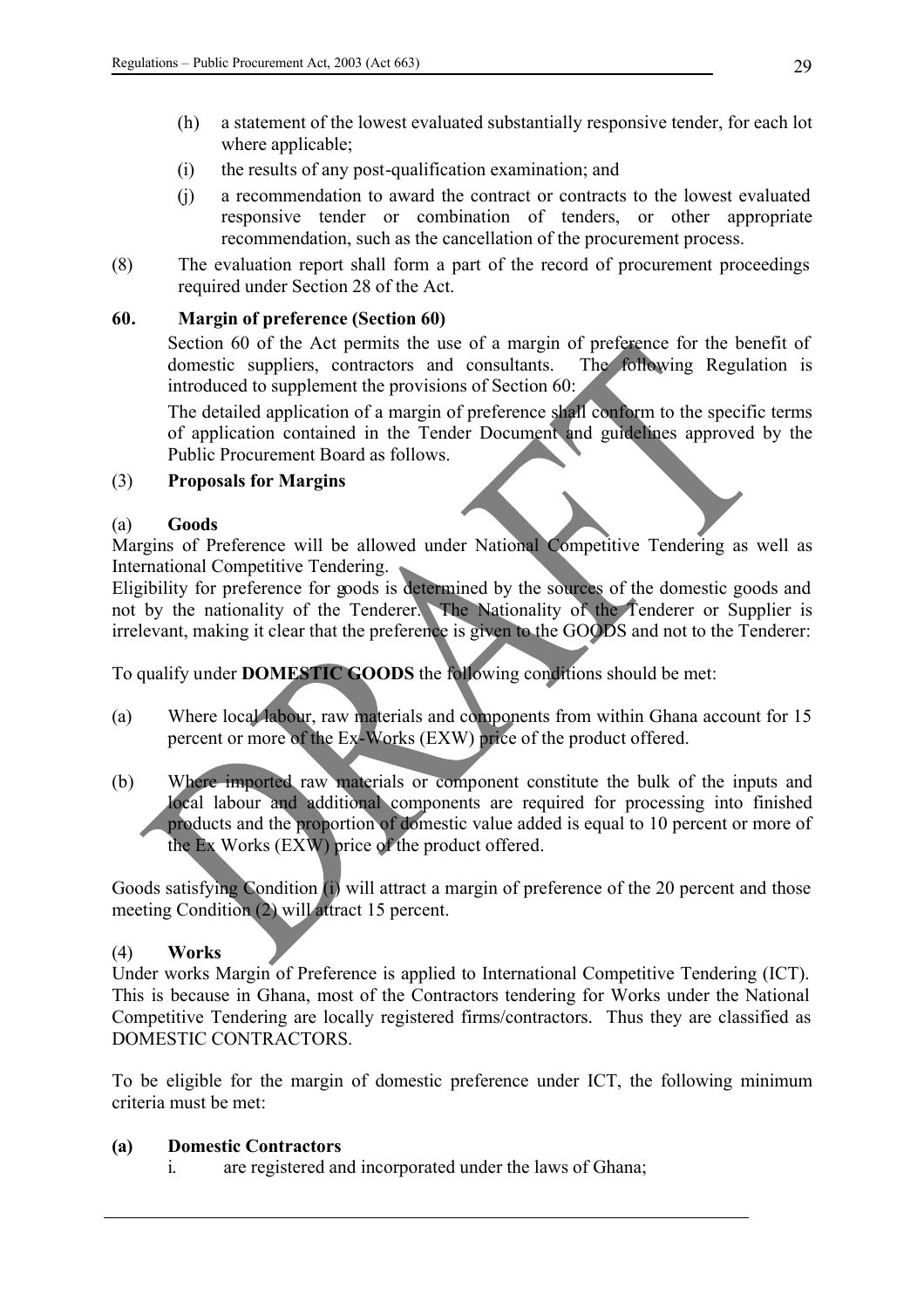ii have majority shareholding by Ghanaians; and

iii. will not subcontract more than 50 percent of the total value of the works to foreign contractors

#### **(b) Joint Ventures**

A joint venture between a domestic Contractor and its foreign partner is eligible for preference only if:

- i. the domestic partners(s) would not qualify for the Work on technical or financial grounds without the foreign partner's participation; and
- ii. the domestic partner(s) demonstrate a beneficiary interest of not less then 30 percent in the Joint Venture as demonstrated by the profit and loss sharing provisions of the joint venture agreement.

### **(c) Subcontracting by Foreign Firms**

Foreign firms may be eligible for domestic preference if they undertake to do the following:

- i. subcontract 30 percent or more of the value of the works to a Domestic Contractor. The Margins of preference for Works are as follows:
- ii. 10 percent for Contractors satisfying criteria (a)
- iii. 7.5 percent for Contractors satisfying criteria (b) or (c)

#### (5) **Services**

To promote the development of Ghanaian technical and professional capacity to contribute to the economic progress of Ghana, the following incentive shall be allowed under the Technical Scores when evaluating proposals for services

The use of local expertise should be given points ranging from  $10 - 15$  points during the evaluation of Technical Proposals. The minimum of 10 points will be awarded where 40 percent of the Key Personnel are Ghanaians. This will apply irrespective of the proposal coming from a wholly Ghanaian owned firm or a joint venture led by a foreign forms

# **61. Multiple currency tender prices (Section 61)**

- (1) Section 61 of the Act specifies that the rules for conversion of two or more currencies for evaluation of tender prices shall be specified in the invitation document. The following Regulation is issued to supplement the provisions of Section 61:
- (2) The applicable exchange rate shall be specified in the invitation document and fixed at a date not less than seven (7) days prior to the deadline for the submission of tenders.
- (3) The conversion of currencies to a common currency for evaluation purposes shall be recorded in Table 4A or 4B of the standard Evaluation Format for Goods & Works

# **62. Repeat tender qualifications (Section 62)**

(1) Section 62 of the Act provides provisions for repeat tender qualifications (also referred to as post-qualification) in accordance with the terms of the tender document.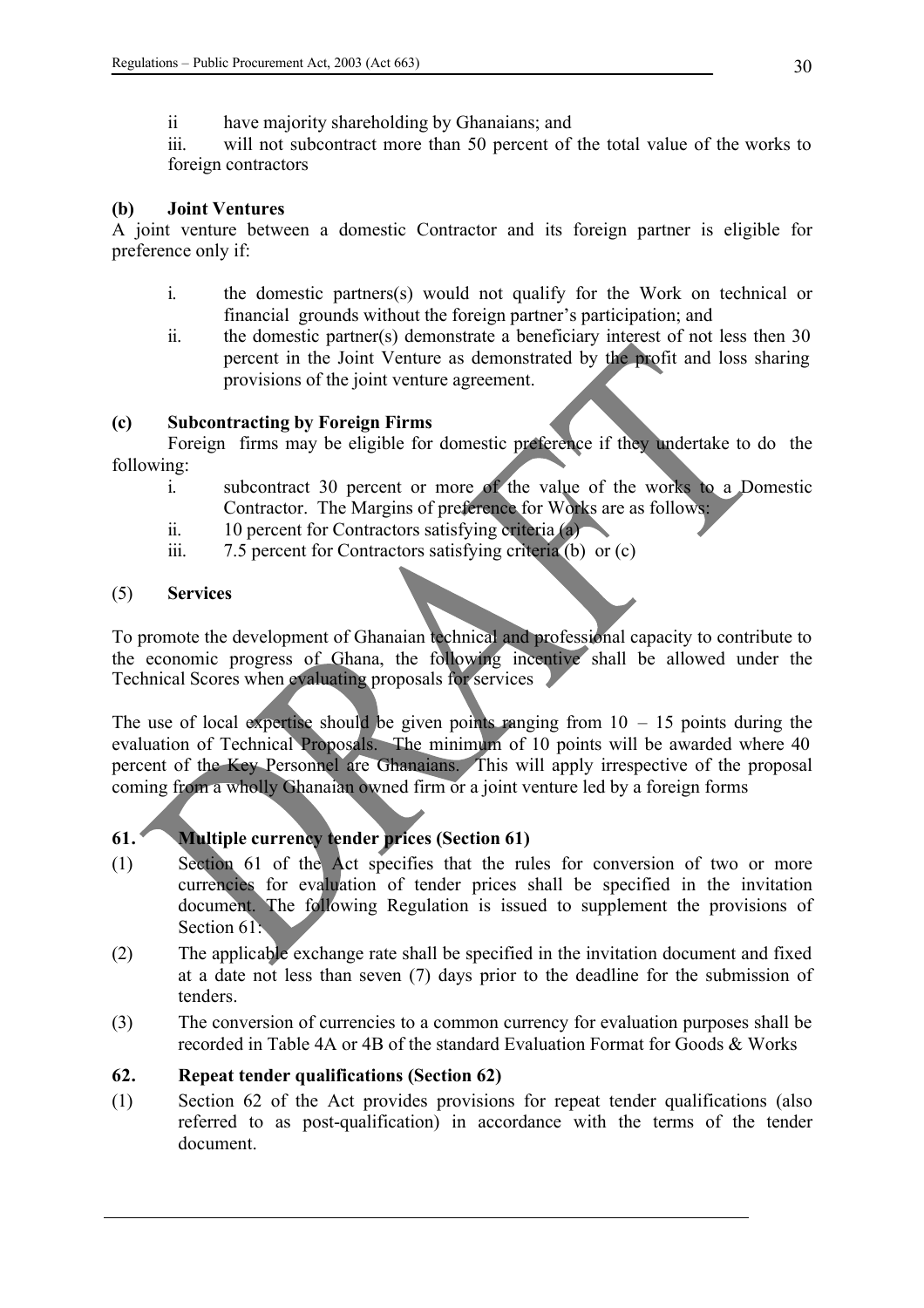# **63. Non-disclosure of tender evaluation details (Section 63)**

(1) Section 63 of the Act restricts the disclosure of tender examination, clarification evaluation and comparison information.

# **64. Prohibition of negotiations with suppliers or contractors (Section 64)**

(1) Section 64 of the Act prohibits negotiations with a supplier or contractor in Subsection 64 (1) of the Act.

# **65. Acceptance of tender and entry into force of procurement contract (Section 65)**

- (1) Section 65 of the Act specifies the process for acceptance of tender and entry into force of a procurement contract subject to the terms stated in the tender documents. The following Regulation is issued to supplement the provisions of Section 65:
- (2) A precise definition of the conditions for entry into force of the procurement contract including any additional conditionality for contract effectiveness such as the provision of a performance security, shall be provided in the tender document.

# **PART VI - METHODS AND PROCEDURES TO PROCURE CONSULTANTS**

- **66. Notice of invitation of expressions of interest and preparation of shortlists (Section 66)**
- (1) Section 66 of the Act defines the procedures for invitation of expressions of interest and restrictions on the use of shortlists subject to prior approval of the Public Procurement Board.

# **67. Shortlisted candidates (Section 67)**

(1) Section 67 of the Act provides rules for the preparation of shortlists of consultants.

# **68. Content of requests for proposals for consultancy services (Section 68)**

(1) Section 68 of the Act specifies the contents of invitations for proposals subject to the detailed provisions of the standard tender document for Request for Proposals.

# **69. Criteria for the evaluation of proposals (Section 69)**

- (1) Section 69 of the Act establishes criteria for the evaluation of proposals. The following Regulation is issued for the clarification of Section 69:
- (2) Under Sub-section 69 (3), additional points for participation by nationals who are key staff in foreign and national firms, shall be specified in the technical evaluation criteria for key staff and awarded up to a maximum of 20 points out of the 100 points available for the evaluation of key staff.

# **70. Clarification and modification of invitation for proposals (Section 70)**

- (1) Section 70 of the Act provides for clarification and modification of the invitation for proposals.
- **71. Choice of selection procedure (Section 71)**
- (1) Section 71 of the Act requires the use of a selection procedure for the procurement of consultants as notified in the invitation for proposals.

# **72. Conditions for use of other methods of selection of consultants (Section 72)**

(1) Section 72 of the Act defines the use of other methods for the selection of consultants.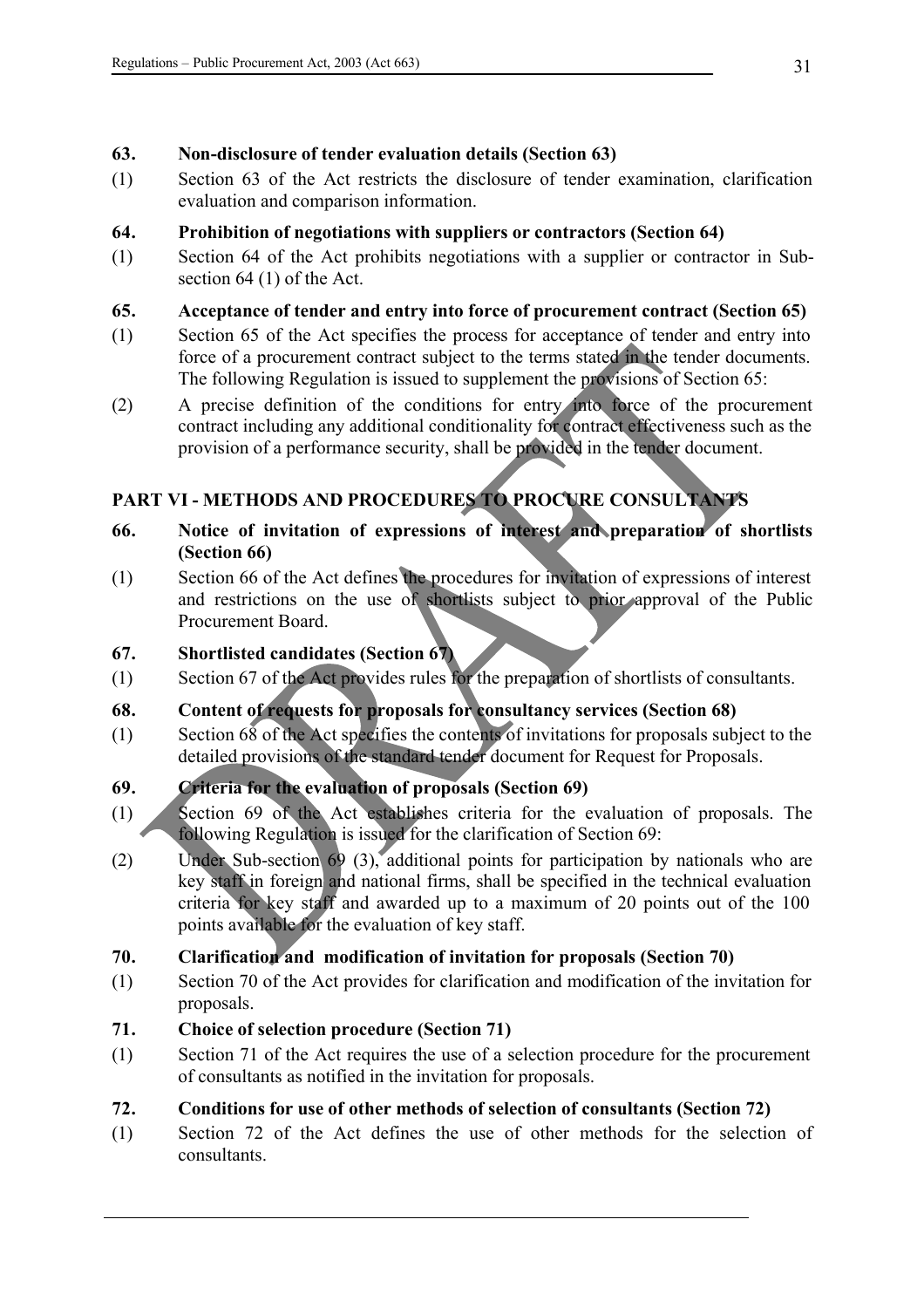### **73. Receipt of proposals (Section 73)**

(1) Section 73 of the Act specifies the conduct of the process for the receipt of proposals.

# **74. Evaluation of proposals (Section 74)**

- (1) Section 74 of the Act provides for the conduct of the process for evaluation of proposals. The following Regulation is issued to clarify the provisions of Section 74:
- (2) Sub-section 74 (2) of the Act is clarified to require that evaluators of technical proposals shall not have access to the financial proposals until after the financial proposals are opened publicly in accordance with Sub-section 73 (5) of the Act.
- (3) The Tender Evaluation Panel shall prepare an evaluation report for submission to the Head of Entity.
- (4) The evaluation report shall be prepared using the standard Evaluation Format for Selection of Consultants.

# **75. Selection procedure where price is a factor (Section 75)**

- (1) Section 75 of the Act specifies the process for evaluation of proposals where price is a factor. The following Regulation is issued to clarify the provisions of Section 75:
- (2) Negotiation of proposed unit rates for staff months and reimbursables where price is a factor as defined in Sub-section 75 (8) shall be subject to specific prior approval of the Public Procurement Board.

# **76. Selection procedure where price is not a factor (Section 76)**

(1) Section 76 of the Act specifies the process for evaluation of proposals where price is not a factor.

# **77. Confidentiality (Section 77)**

(1) Section 77 of the Act requires confidentiality of the evaluation process and of negotiations.

# **PART VII - REVIEW**

# **78. Right to Review (Section 78)**

(1) Section 78 of the Act defines the rights and limitations of a supplier, contractor or consultant to seek review.

# **79. Review by procurement entity (Section 79)**

- (1) Section 79 of the Act defines the conduct of any review process by the Head of the Procurement Entity. The following Regulation is issued to supplement the provisions of Section 79:
- (2) Any decision required under Sub-section 79 (1) as to whether a contract has already entered into force shall be based on the specific terms of the tender document or request for proposals for the procurement in question.

# **80. Administrative Review (Section 80)**

(1) Section 80 of the Act defines the right to administrative review and the conduct of the review process by the Public Procurement Board. The following Regulation is issued to supplement the provisions of Section 80: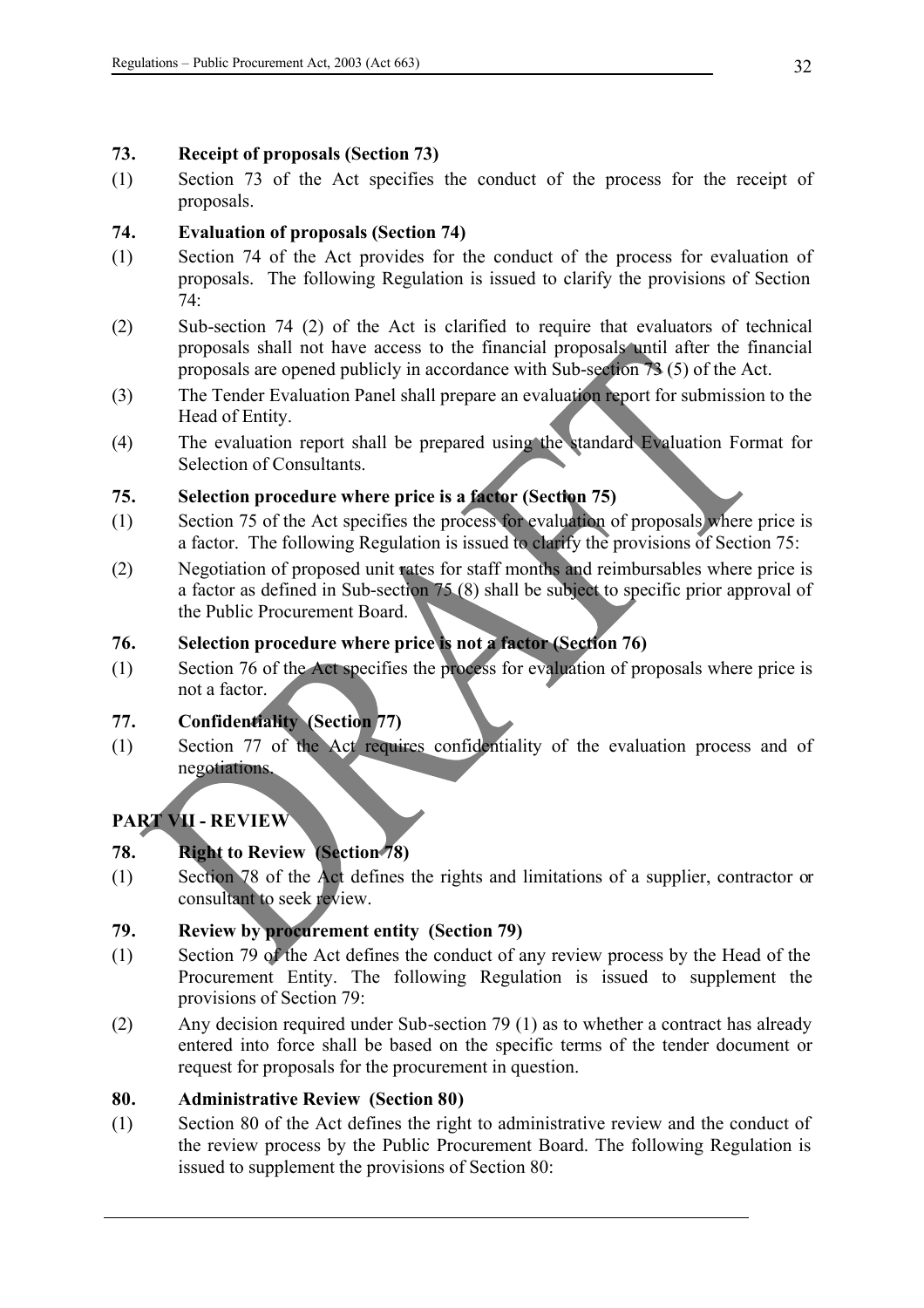(2) The Board shall commence review proceedings within fourteen (14) days of receipt of a complaint.

# **81. Certain rules applicable to review proceedings (Section 81)**

(1) Section 81 of the Act defines additional rules applicable to review proceedings.

### **82. Suspension of procurement proceedings (Section 82)**

(1) Section 82 of the Act provides rules applicable to suspension of procurement proceedings during the review process.

### **PART VIII - DISPOSAL OF STORES, PLANT AND EQUIPMENT**

#### **83. Authority to dispose (Section 83)**

- (1) Section 83 of the Act defines the authority to dispose of stores, plant and equipment. Section 83 is supplemented by the provisions of the Guidelines for Disposal of Goods & Equipment issued under Schedule 4 of the Act and the following Regulation:
- (2) For the purposes of Sub-section 83 (1) the definitions of unserviceable, obsolete or surplus stores, plant and equipment shall be:
	- (a) Unservicable: any item of stores, plant and equipment which cannot be used for the intended purpose in its present condition due to major defects or damage, and is beyond economic repair. Classification as beyond economic repair for this purpose shall be determined on the basis that repair costs are certified to cost more than fifty percent (50%) of the current market price of a new replacement item.
	- (b) Obsolete: any item of stores plant and equipment which is rendered incapable of further effective use by developments in technology, incompatibility with associated items, or where the annual maintenance and breakdown costs can be certified to exceed thirty percent (30%) of the estimated cost of a new replacement item.
	- (c) Surplus: any stores item which has not moved for a period in excess of two years, or any item of plant or equipment which has remained unused for a period in excess of one year, and where no potential use for the item can be envisaged within the Entity.

# **84. Disposal procedures (Section 84)**

(1) Disposal of stores, plant and equipment shall be conducted in accordance with Section 84 of the Act, supplemented by the provisions of the Guidelines for Disposal of Goods & Equipment issued under Schedule 4 of the Act and this Regulation.

# (xxv)**Transfer to Government departments or other public entities**

- (2) Transfer to Government departments or other public entities is applicable where:
	- (a) an asset can be usefully deployed by another Procurement Entity;
	- (b) agreement is reached with the recipient Entity on price (if any), formal transfer of ownership, and removal from the premises.

# (xxvi) **Sale by public tender**

- (3) Sale by public tender is applicable where:
	- (a) the estimated value of the asset, or group of assets packaged together, is of sufficient value to justify the costs of conducting a public tender;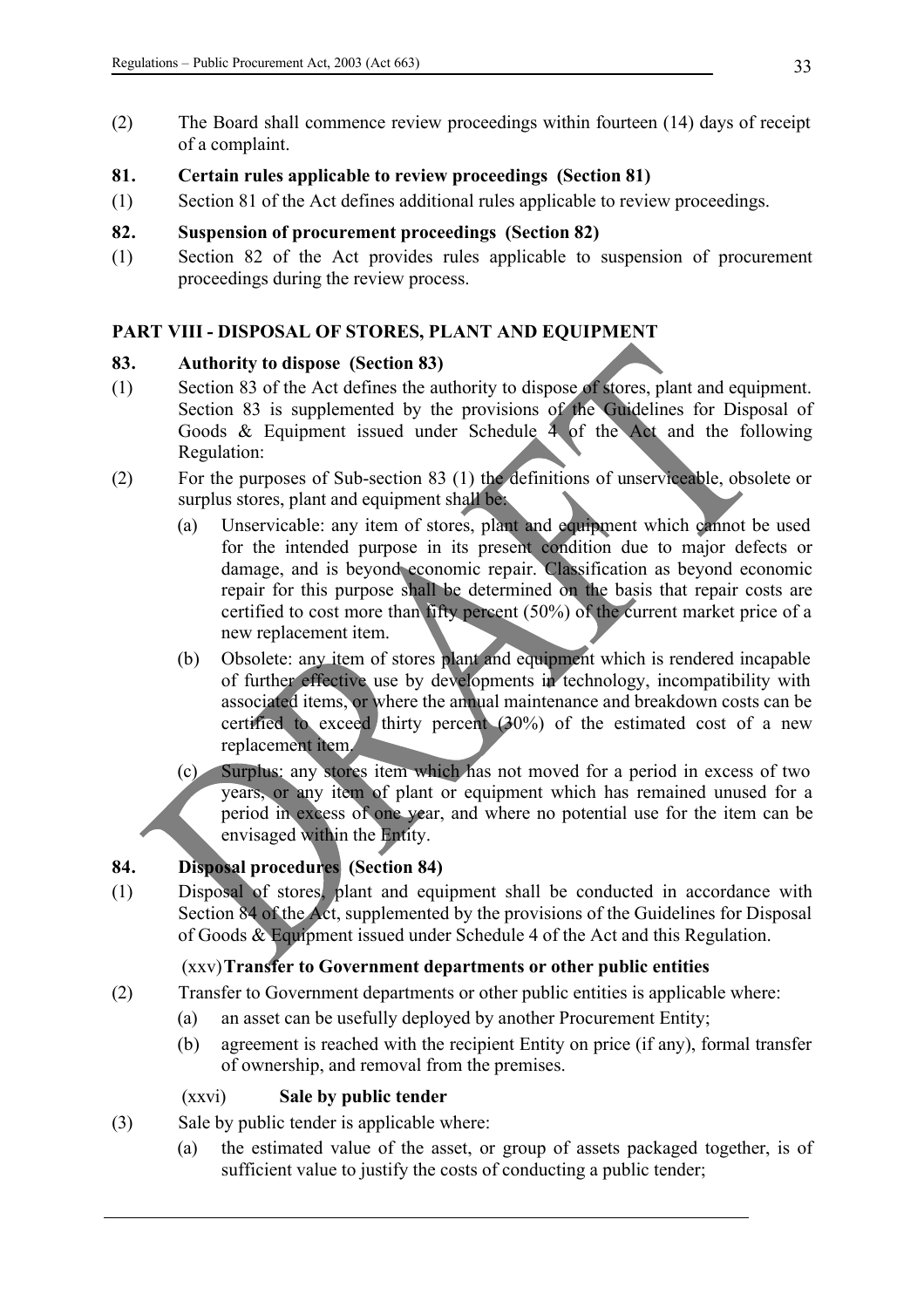- (b) a number of separate lots of lower estimated value assets may be included in a single public tender; or
- (c) for reasons of transparency a formal public tender is required to dispose of assets provided directly by a donor purchased with donor funds.

# (xxvii) **Public Auction**

- (4) Disposal by public auction is applicable where:
	- (a) items or lots have an individual estimated sale value of less than Cedis 5 million; and
	- (b) sufficient items or lots can be assembled for disposal to justify the costs of conducting the auction process.

#### (xxviii) **Destruction, Dumping or Burying**

- (5) Destruction, dumping or burying shall only be used where:
	- (a) the asset has no residual value and cannot be transferred to any other entity;
	- (b) the asset cannot be converted into any other form which subsequently gives it value; and
	- (c) approval has been obtained from the appropriate environmental agency.

### **85. Instructions and guidelines for disposal of unserviceable stores**

- (1) Section 85 of the Act provides for the issue of further regulations and detailed policy guidelines relating to the disposal of unserviceable stores and equipment. The following Regulation is issued to supplement the provisions of Section 85:
- (2) Any additional Regulations on the disposal of stores, issued under the authority of Section 30 of the Financial Administration Act, 2003 (Act 654), shall be complied with.

# **PART IX - MISCELLANEOUS PROVISIONS**

# **86. Code of Conduct (Section 86)**

Section 86 of the Act requires the compilation and publication of a code of conduct to apply to every official of a procurement entity, members of Tender Review Boards, as well as suppliers, contractors or consultants.

# **87. Modifications (Section 87)**

(87) Section 87 of the Act provides for the approval of modifications, variations and extensions to a contract.

#### **(88) Request for information by the Board (Section 88)**

(1) Section 88 of the Act requires procurement entities to provide the Public Procurement Board with any information regarding procurement activities.

#### **(89) Investigation by the Board (Section 89)**

(2) Section 89 of the Act allows the Public Procurement Board to appoint a person to investigate any matter related to the conduct of procurement proceedings, or the conclusion or operation of a procurement contract.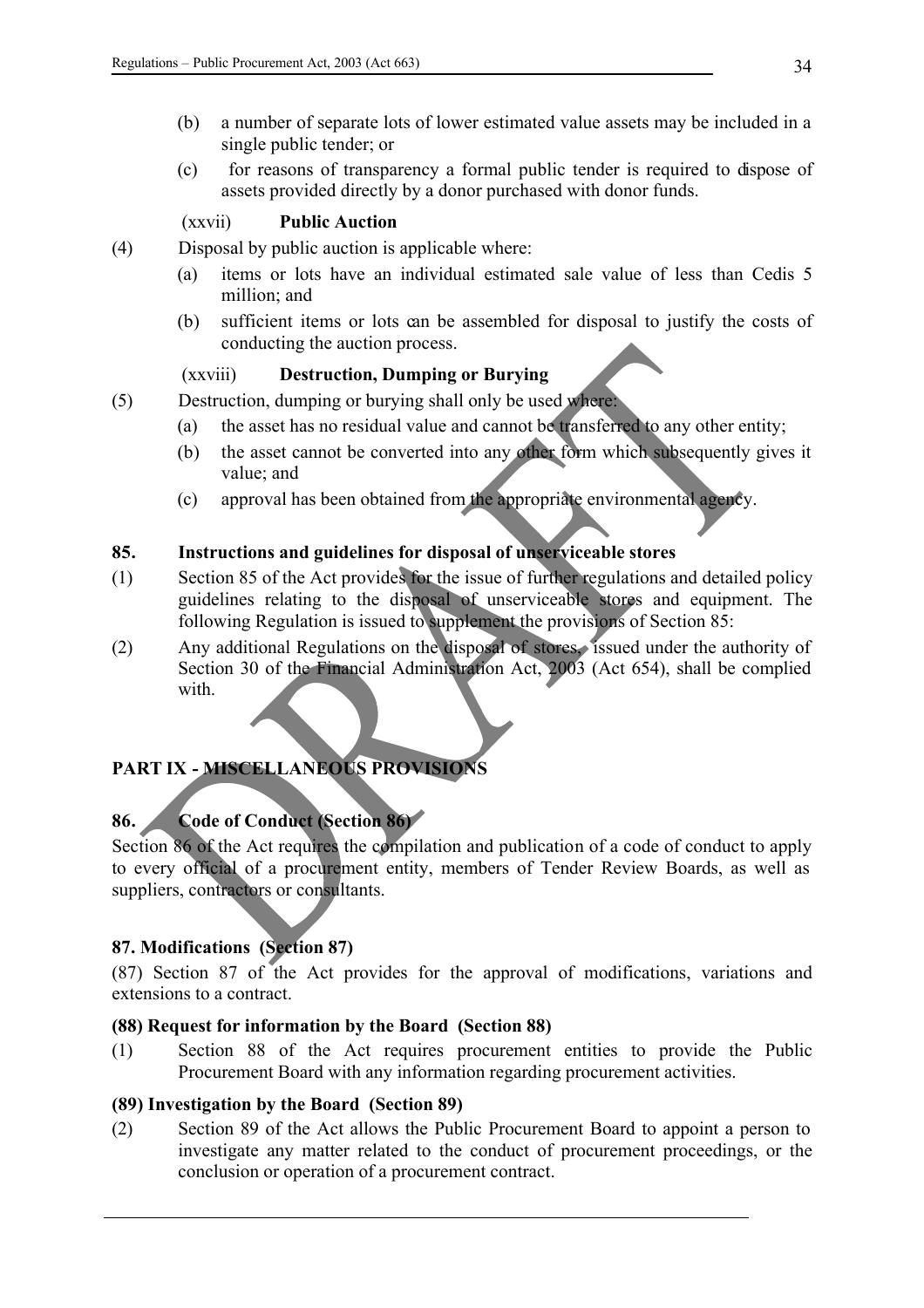### **(90) Procedures on completion of investigation (Section 90)**

(3) Section 90 of the Act defines the procedures on completion of investigation by the Public Procurement Board.

### **(91) Statutory Audits (Section 91)**

(4) Section 91 of the Act requires the Auditor General to conduct annual audits of the procurement activities of procurement entities.

# **(92) Offences relating to procurement (Section 92)**

(5) Section 92 of the Act establishes that contravention of any provision of the Public Procurement Act is an offence and indicates the penalties to be applied.

### **(93) Corrupt Practices (Section 93)**

(6) Section 93 of the Act defines corrupt practices in terms of article 284 of the Constitution, and the Criminal Code, 1960 (Act 29).

### **(94) Review of threshold levels (Section 94)**

(7) Section 94 of the Act defines the authority for review of threshold levels specified in Schedule 3 of the Act.

### **(95) Public access to legal texts (Section 95)**

- (8) Section 95 of the Act defines the responsibility of the Chief Executive of the Public Procurement Board to ensure that all administrative rulings and directives of general application are promptly made available to the public. The following Regulation is issued to supplement the provisions of Section 95:
- (9) Administrative rulings or directives of general application shall be published in the Procurement Bulletin and/or the Public Procurement Website, as appropriate within a maximum of thirty (30) days from the date of issue.

# **(96) International obligations (Section 96)**

(10) Section 96 of the Act provides for procurement arising from any grant or concessionary loan to the government to be conducted in accordance with the terms of the grant or loan.

# **97 Regulations (Section 97) this to move and become introduction to the document**

# **98 Interpretation (Section 98)**

Section 98 of the Act provides definitions of the terms used within the Act.

### **99 Repeal and savings (Section 99)**

(11) Section 99 of the Act revokes or repeals a list of enactments and provides authority to the Public Procurement Board to rectify inconsistencies with other legislative instruments.

# **100 ADDITIONAL REGULATIONS:**

#### **101 Contract Administration**

(xxix) **Contract Administration Responsibilities**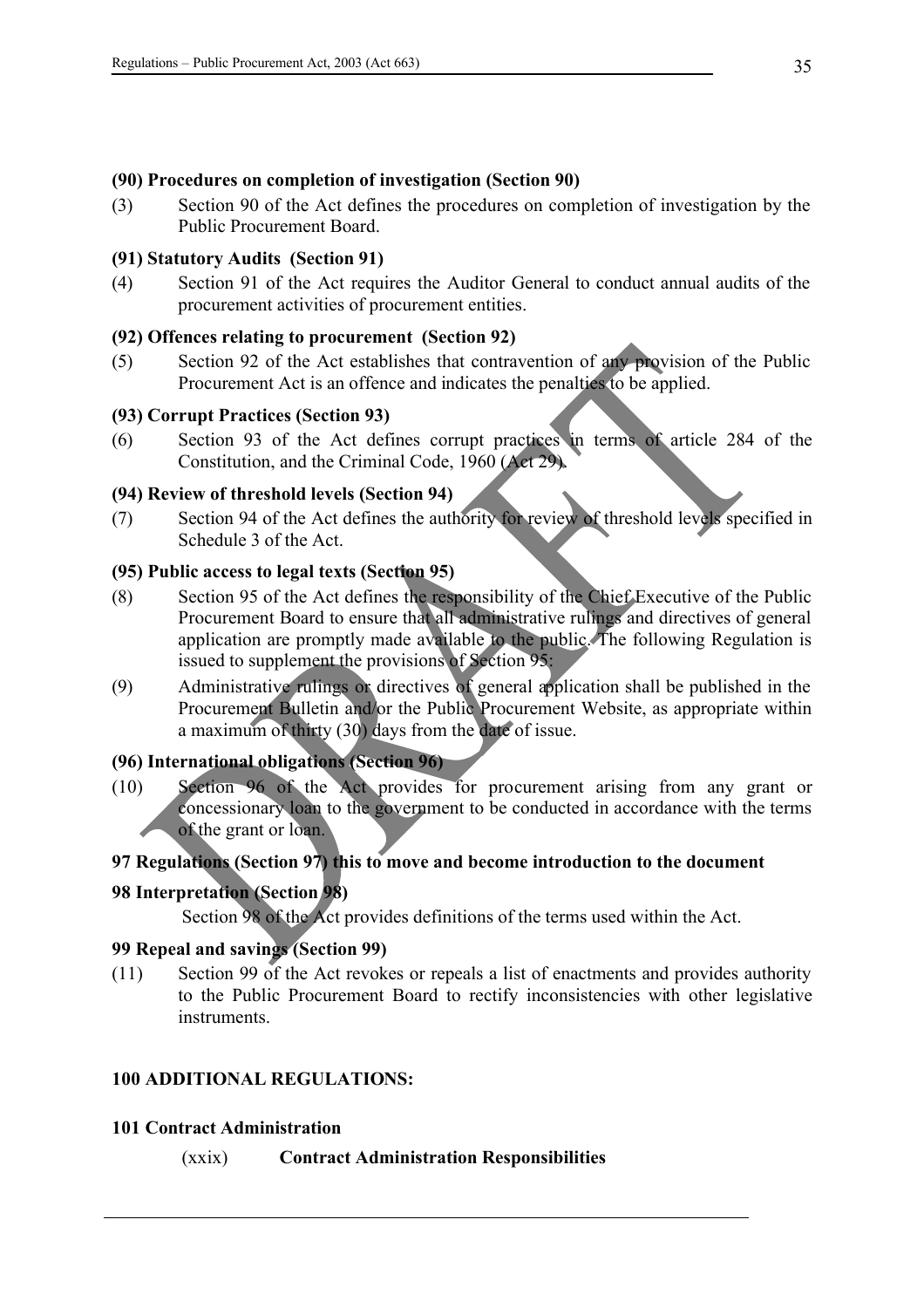The Procurement Entity shall designate the Procurement Unit, a member of staff, or a team of staff, as the contract administrator for each contract.

- (12) The contract administrator shall:
	- (a) manage the obligations and duties of the Procurement Entity specified in the contract; and
	- (b) ensure that the supplier or contractor performs the contract in accordance with the terms and conditions of the contract.

 In administering the contract, the contract administrator shall use existing systems, procedures and resources within the Procurement Entity. In particular, the contract administrator shall use existing payment systems and verification procedures for processing payments to tenderers.

- (13) The contract administrator shall be responsible for:
	- (a) monitoring the performance of the supplier or contractor, to ensure that all delivery or performance obligations are met or appropriate action taken by the Procurement Entity in the event of obligations not being met:
	- (b) ensuring that the supplier or contractor submits all required documentation;
	- (c) ensuring that the Procurement Entity meets all its payment and other obligations on time and in accordance with the contract;
	- (d) ensuring that there is adequate cost, quality and time control, where required;
	- (e) preparing or co-ordinating the preparation of any required contract variations or change orders and obtaining all required approvals before their issue;
	- (f) preparing or co-ordinating the preparation of any required contract modifications and obtaining any required approvals before their issue;
	- (g) managing any handover or acceptance procedures;
	- (h) making recommendations for contract suspension or termination, where appropriate, obtaining all required approvals and managing any termination process;
	- (i) ensuring that all contract administration records are maintained and archived as required;

(j) ensuring that the contract is completed in all respects, prior to closing the contract file; and

(k) ensuring that the supplier or contractor and the Procurement Entity act in accordance with the Act, the Regulations and the contract.

# **(102) Technical Inspection of Goods and Works**

# **The requirement for inspections and tests shall be as stated in the conditions of contract, including:**

- (l) the type of inspection or test to be performed and the standards to be met;
- (m) the location for inspection;
- (n) the person to carry out the inspection or tests;
- (o) when inspection is to be conducted;
- (p) who is responsible for payment of the various costs of inspection;
- (q) any notification or documentation required from the supplier relating to inspection or testing;